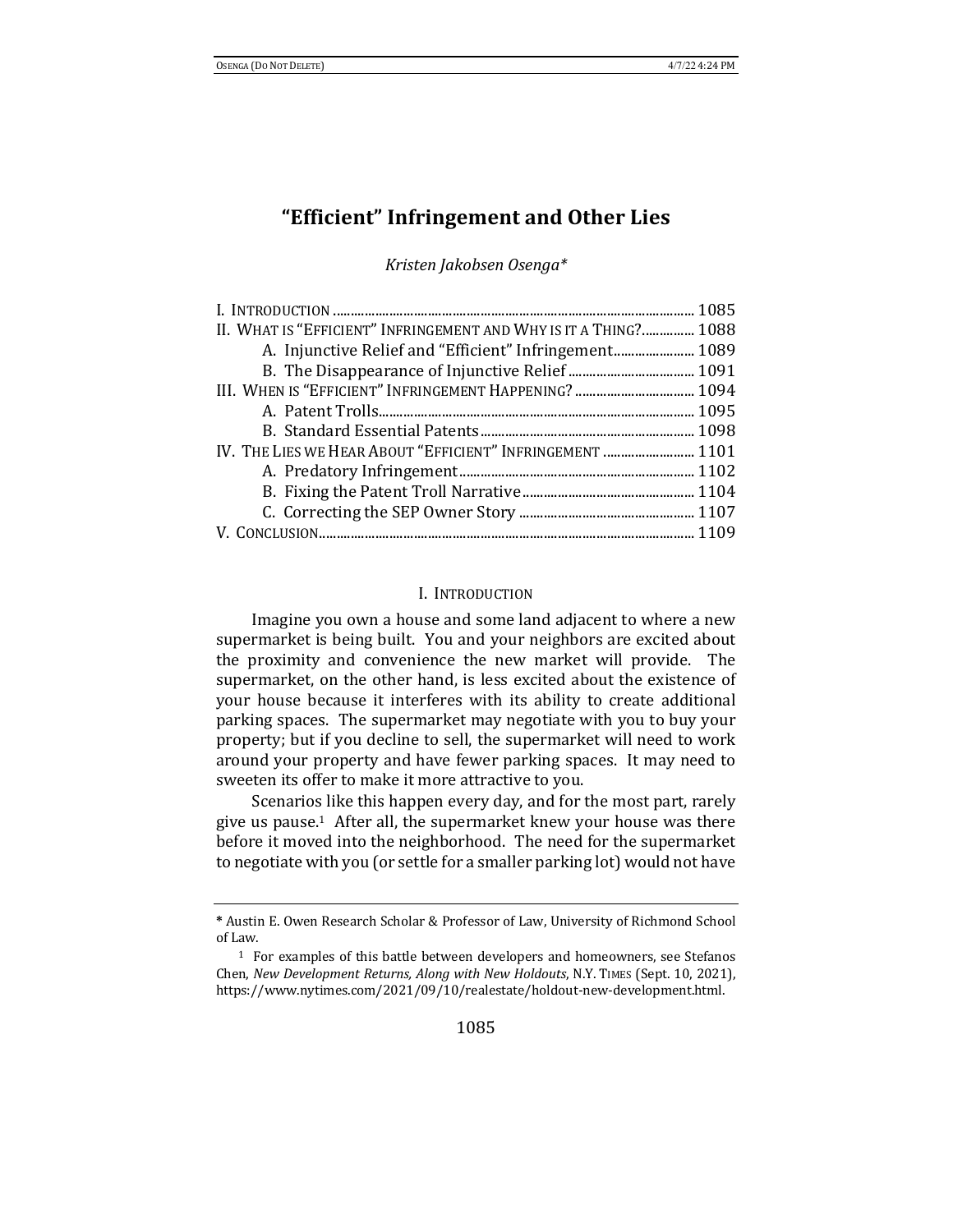caught it off-guard. Even if you were driving a hard bargain for the land, the supermarket should not have been surprised—after all, it is your home.2

Consider now a twist to this scenario. When you decline the supermarket's offer to purchase your land, the supermarket decides to put parking spaces on it anyway. If the supermarket knew that a court would side with it and, at worst, make it pay for its use of your land, it may even seem like a reasonable business decision. After all, the money it will bring in via these extra parking spaces (and thus customers) can easily cover whatever a court may determine is owed to you. In this case, you would be outraged. Your anger would be exponentially greater if you knew that the supermarket never even tried to negotiate with you. Anticipating a favorable outcome with the courts, the supermarket decided to pave over your yard and seek to compensate you later, if at all.

Now imagine, instead of a house and land, you have a patent on an innovative technology. Many people are excited about the possibilities this new technology brings, but at least one company is less excited about the existence of your patent. It could interfere with this company's ability to manufacture and market a product it hoped to add. In many cases like this, the company may try to purchase your patent or negotiate a license to use the technology covered by the patent. If you decline, the company may need to design around your technology or, if it is critical to the company's new product, perhaps sweeten its offer to seal a deal.

Scenarios like this happen every day and, just like the real property example above, rarely give us pause. Patents are sold, licensed, and cross-licensed regularly.<sup>3</sup> In fact, the ease of transacting is one of the features of the patent system.<sup>4</sup> Patents are published documents and, at least since 2000, most applications for United States patents are published eighteen months after filing.<sup>5</sup> Companies are often well aware of others' patents when working in a particular technology space. Similarly, given that patents are provided to give inventors a period of

<sup>&</sup>lt;sup>2</sup> D. Benjamin Barros, *Home as a Legal Concept*, 46 SANTA CLARA L. REV. 255, 255 (2006) ("As our cultural cliché 'a house is not a home' suggests, 'home' means far more than a physical structure. 'Home' evokes thoughts of, among other things, family, safety, privacy, and community.").

<sup>&</sup>lt;sup>3</sup> See Anne Kelley, Practicing in the Patent Market Place, 78 U. CHI. L. REV. 115, 115-16 (2011).

<sup>&</sup>lt;sup>4</sup> *See Paul J. Heald, A Transaction Costs Theory of Patent Law, 66 OHIO STATE L.J. 473,* 476 (2005).

 $5$  American Inventors Protection Act of 1999, Pub. L. No. 106-113, 4502(a), 113 Stat. 1501A-561 (codified as amended at  $35$  U.S.C. § 122).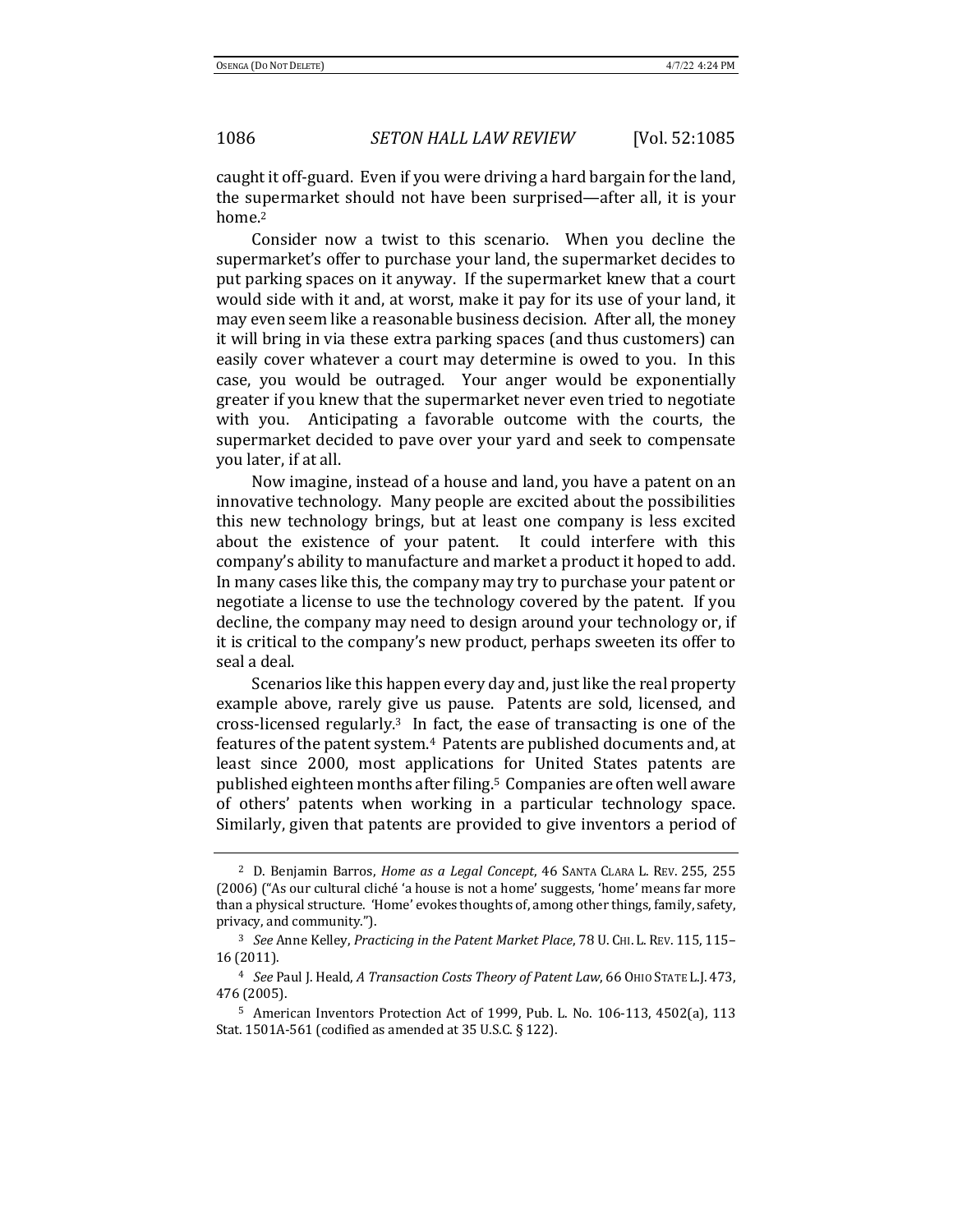exclusivity in which they may recoup some of their research and development investments, $6$  it is not surprising that patent owners may drive a hard bargain to allow others to use their patents.

The same twist described above with a home can also happen with patents. If you decline to sell or license your patented technology to a company, that company may simply decide to use your technology anyway. If the company knows that a court will likely side with it and, at worst, make it pay for its use of your patent, it may seem like a rational business decision. Either pay now or pay later, it is all the same to the company. In fact, if it can pay later, the company effectively obtained an  $interest-free loan.7$  If the company was fairly certain that the worst outcome would be paying the patentee for past and ongoing infringement, perhaps that company should forgo the initial step of negotiating in the first place. $8$  Given the clear parallels to the house and supermarket case, you would expect to be outraged by the behavior of this company. However, it turns out that is not always the case.

While the supermarket example may seem far-fetched, especially where the supermarket does not seek permission before paving, the scenario in patent law is common enough—and acceptable enough—to have its own name: "efficient" infringement. In general, it happens in certain cases, where either the patent owner or the type of patent has been identified in some ways as problematic. These problems, however, used to justify the propriety of "efficient" infringement are, in many cases, simply not true. Moreover, the term "efficient" infringement connotes a certain analysis of costs and benefits that is also incorrect. This Article explains why the rationalizations for "efficient"

<sup>&</sup>lt;sup>6</sup> Katherine J. Strandberg, *Users as Innovators: Implications for Patent Doctrine*, 79 U. COLO. L. REV. 467, 472 (2008).

<sup>&</sup>lt;sup>7</sup> Adam Mossoff, *Institutional Design in Patent Law: Private Property Rights or Regulatory Entitlements*, 92 S. CAL. L. REV. 921, 939 (2019) (explaining the choice when the infringer "economically gains from deliberately infringing on a patent because it knows the patent owner will not receive an injunction") (internal quotations omitted).

 $8\;$  In fact, the infringer may even end up in a better position, paying less than it would have been able to negotiate. *See id.* at 943 (describing when "companies do not pursue a license and instead infringe a patent given their economic calculation that a denial of an injunction and a below-market-rate 'reasonable royalty' awarded by a court will result in a smaller compulsory license fee than if they negotiated a license directly with the patent owner").

 $9$  The term "efficient" infringement seems to date back to a law review comment written by Julie S. Turner in 1998. See Julie S. Turner, Comment, The Nonmanufacturing Patent Owner: Toward a Theory of Efficient Infringement, 86 CALIF. L. REV. 179, 179 (1998) (proposing the use of liability rules where the patent owner is not practicing the patent). But imposing liability-type rules for patent infringement was not practical until after the Supreme Court's decision in eBay Inc. v. MercExchange, LLC. See infra Section II.B.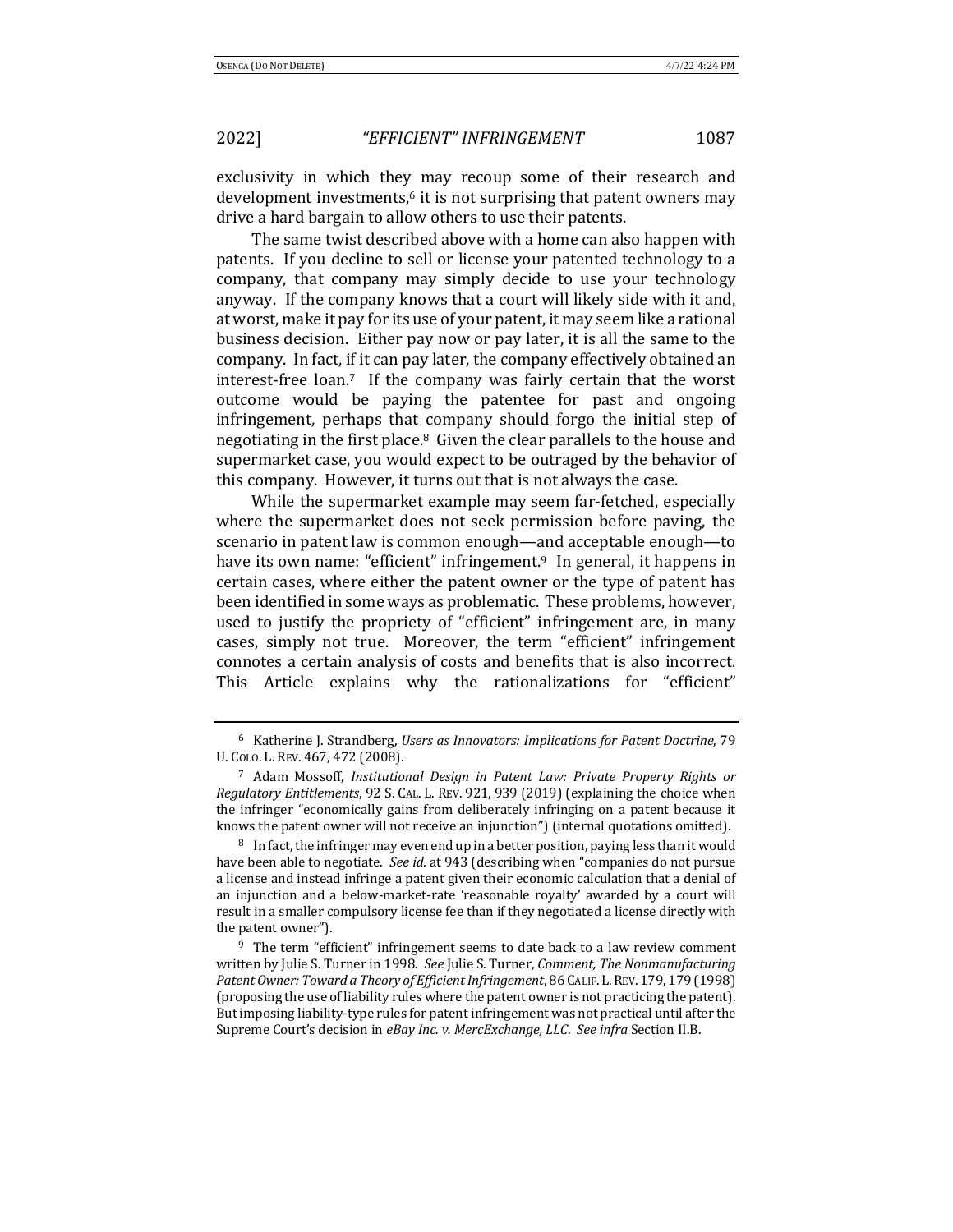infringement should not be accepted and further, whether the purported reasons are valid or not, why "efficient" infringement must be stopped.

This Article will proceed in three parts. Part II will explain "efficient" infringement in greater detail, including why the concept has gained greater traction in the last couple of decades. Specifically, the Supreme Court's 2006 decision in eBay Inc. v. MercExchange, LLC<sup>10</sup> led to uncertain grants of injunctive relief in some cases that gave rise to the circumstances in which "efficient" infringement can flourish. Part III will describe both the particular patent owner and type of patent that have been deemed problematic, such that "efficient" infringement has become a viable, and supposedly rational, course of action. Companies that do not manufacture things but instead license their patents and patents that cover inventions that have been incorporated into technology standards have often failed the test for injunctive relief set forth in *eBay*. Moreover, there are several other justifications concerning these patent owners and types of patents that are also used to sanction "efficient" infringement. Part IV will demonstrate that these alleged problems, which are used to defend certain types of patent infringement, are not actually true. This Part will also show that, regardless of whether these patent owners or specific type of patents are problematic, the notion of "efficient" infringement is a misnomer that glosses over what should be viewed as troubling behavior.

II. WHAT IS "EFFICIENT" INFRINGEMENT AND WHY IS IT A THING?

*"[B]ig companies can now largely ignore legitimate patent holders. Of course, they don't call it stealing....* [A] new phrase has emerged in *Silicon Valley: 'efficient infringing.'"*<sup>11</sup>

A patent provides its owner with property rights—and, in fact, the only right that is associated with a patent is the right to exclude, or keep others from using the subject matter that is patented.<sup>12</sup> The right to

<sup>10</sup> eBay Inc. v. MercExchange*,* LLC, 547 U.S. 388, 389, 391 (2006).

<sup>&</sup>lt;sup>11</sup> Joe Nocera, Opinion, *The Patent Troll Smokescreen*, N.Y. TIMES (Oct. 23, 2015), https://www.nytimes.com/2015/10/24/opinion/the-patent-troll-smokescreen.html.

<sup>&</sup>lt;sup>12</sup> 35 U.S.C. § 261 ("[P]atents shall have the attributes of personal property."); 35 U.S.C.  $\S$  154(a)(1) ("Every patent shall contain ... a grant to the patentee, his heirs or assigns, of *the right to exclude others* from making, using, offering for sale, or selling the invention throughout the United States or importing the invention into the United States ..." (emphasis added)); *In re* Etter, 756 F.2d 852, 859 (Fed. Cir. 1985) ("The essence of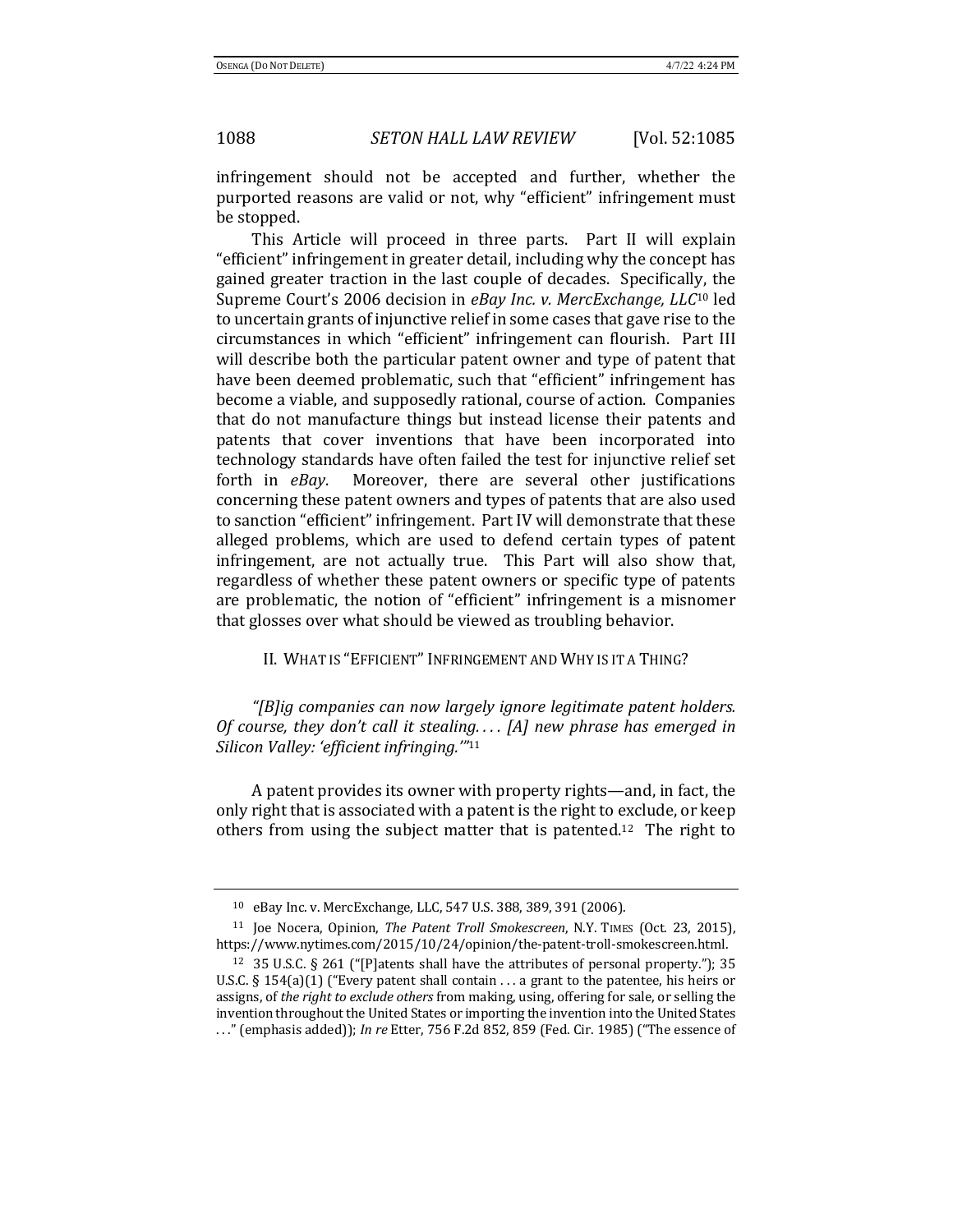exclude is usually associated with the ability to obtain injunctive relief against a trespasser or infringer.<sup>13</sup> "Efficient" infringement, or choosing to infringe another's patent instead of negotiating and accepting a license first, is only a rational course of action when the infringer will not later be enjoined from using the patented technology. These next Sections first explain injunctive relief and its historical place in patent law, before briefly discussing how the 2006 Supreme Court decision in *eBay* changed the analysis when deciding whether it may be lucrative to infringe. 

#### A. *Injunctive Relief and "Efficient" Infringement*

Injunctive relief springs from the rights associated with the grant of a patent. The Constitution grants authors and inventors an "exclusive [r]ight" in their writings and discoveries.<sup>14</sup> The Patent Act of 1790 gave inventors "the sole and exclusive right and liberty of making, constructing, using and vending to others," $15$  and in 1819, Congress expressly authorized injunctive relief for patent infringement.<sup>16</sup> The modern Patent Act provides that courts "may grant injunctions in accordance with the principles of equity to prevent the violation of any right secured by patent." $17$  The Supreme Court has recognized "the essence of a patent grant is the right to exclude  $\ldots$ "<sup>18</sup> The Federal Circuit, which hears patent appeals, similarly noted that "the right to exclude recognized in a patent is  $\ldots$  the essence of the concept of property."19

Injunctions, then, are an important type of equitable remedy, issued by a court and requiring the enjoined party to refrain from a particular act or acts (or alternatively to perform certain acts).<sup>20</sup> If the

<sup>16</sup> An Act to Extend the Jurisdiction of the Circuit Courts of the United States to Cases Arising Under the Law Relating to Patents, ch. 19, 3 Stat. 481, 481 (1819).

<sup>18</sup> Dawson Chem. Co. v. Rohm & Hass Co., 448 U.S. 176, 215 (1980).

all property is the right to exclude, and the patent property right is certainly not inconsequential.").

<sup>&</sup>lt;sup>13</sup> Shyamkrishna Balganesh, *Demystifying the Right to Exclude: Of Property, Inviolability, and Automatic Injunctions*, 31 HARV. J.L. & PUB. PoL'Y 593, 598 (2008) ("For quite some time, the right to exclude in the context of both tangible and intangible property has come to be associated with an entitlement to exclusionary (injunctive) relief.").

<sup>14</sup> U.S. CONST., art. I,  $\S 8$ , cl. 8.

<sup>&</sup>lt;sup>15</sup> Patent Act of 1790, ch. 7, § 1, 1 Stat. 109, 110 (1790).

<sup>17</sup> 35 U.S.C. § 283.

<sup>&</sup>lt;sup>19</sup> Connell v. Sears, Roebuck & Co., 722 F.2d 1542, 1548 (Fed. Cir. 1983).

<sup>&</sup>lt;sup>20</sup> *Injunction*, LEGAL INFO. INST., https://www.law.cornell.edu/wex/injunction (last visited Jan. 30, 2021).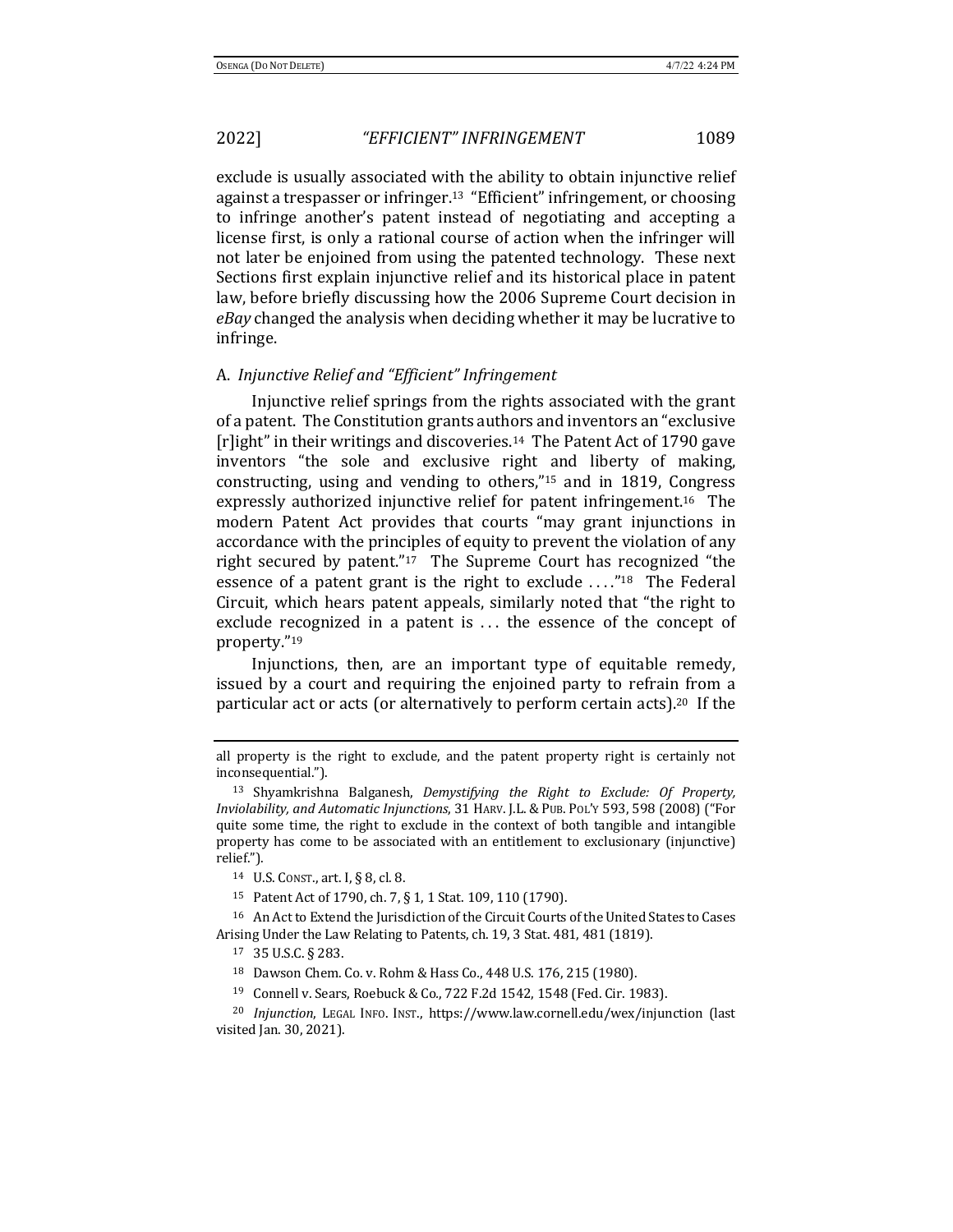enjoined party fails to refrain from the prohibited act, a court may hold that party in contempt.<sup>21</sup> In the patent context, continued infringement is typically enjoined.<sup>22</sup> Although the scope and language of injunctive relief in patent cases can range from simply "do not infringe" to "obey the law" and from very broad to very tailored language, the practical result of injunctive relief is the reinstatement of the exclusive right associated with the grant of a patent.<sup>23</sup>

Previously, patent infringement cases had a fairly reliable rhythm. A patent owner would sue an accused infringer, and a court—whether it be the judge or the jury—would determine whether the patent is infringed.<sup>24</sup> Additionally, the accused infringer would often assert that the patent was invalid and this too would be determined.<sup>25</sup> If the patent in question was found both not invalid and infringed, the court would award damages for past infringement and, in nearly all cases, grant a permanent injunction.<sup>26</sup> The issuance of a permanent injunction would serve as a strong deterrent to infringement. After all, it is very expensive to embark on a course of manufacturing and distributing a product that a court may later enjoin.

This predictable system had, built within it, a set of beneficial outcomes. First, an accused infringer who feared a possible future court order enjoining its behavior would often engage in pre-infringement negotiations in an attempt to license the technology before embarking on potentially infringing behavior.<sup>27</sup> Second, if the accused infringer did not obtain a license ahead of time, when facing a lawsuit in which injunctive relief is the likely outcome if infringement is found, the accused infringer and the patent owner may be more likely to engage in

<sup>21</sup> *Id.*

<sup>&</sup>lt;sup>22</sup> Karen E. Sandrik, *Reframing Patent Remedies*, 67 U. MIAMI L. REV. 95, 102-03 (2012).

<sup>&</sup>lt;sup>23</sup> John M. Golden, *Injunctions as More (or Less) than "Off Switches": Patent-Infringement Injunctions' Scope,* 90 TEX. L. REV. 1399, 1403-04 (2012).

<sup>&</sup>lt;sup>24</sup> Megan M. La Belle, *Patent Law as Public Law*, 20 GEO. MASON L. REV. 41, 52 (2012); Jason Rantanen, *Empirical Analyses of Judicial Opinions: Methodology, Metrics & the Federal Circuit*, 49 CONN. L. REV. 227, 256 (2016).

<sup>&</sup>lt;sup>25</sup> Shawn P. Miller, *What's the Connection Between Repeat Litigation and Patent Quality?* A (Partial) Defense of the Most Litigated Patents, 16 STAN. TECH. L. REV. 313, 316 (2013) (noting success in litigation where patents are found not invalid and infringed).

<sup>&</sup>lt;sup>26</sup> *See* Balganesh, *supra* note 13, at 650–51 (discussing the Federal Circuit's rule of nearly automatically granting injunctive relief); Colleen V. Chien & Mark A. Lemley, *Patent Holdup, the ITC, and the Public Interest,* 98 CORNELL L. REV. 1, 16 fig. 3 (2012) (illustrating a grant rate of greater than 90 percent for the period before the *eBay* decision).

<sup>&</sup>lt;sup>27</sup> *See cf.* Sandrik, *supra* note 22, at 98.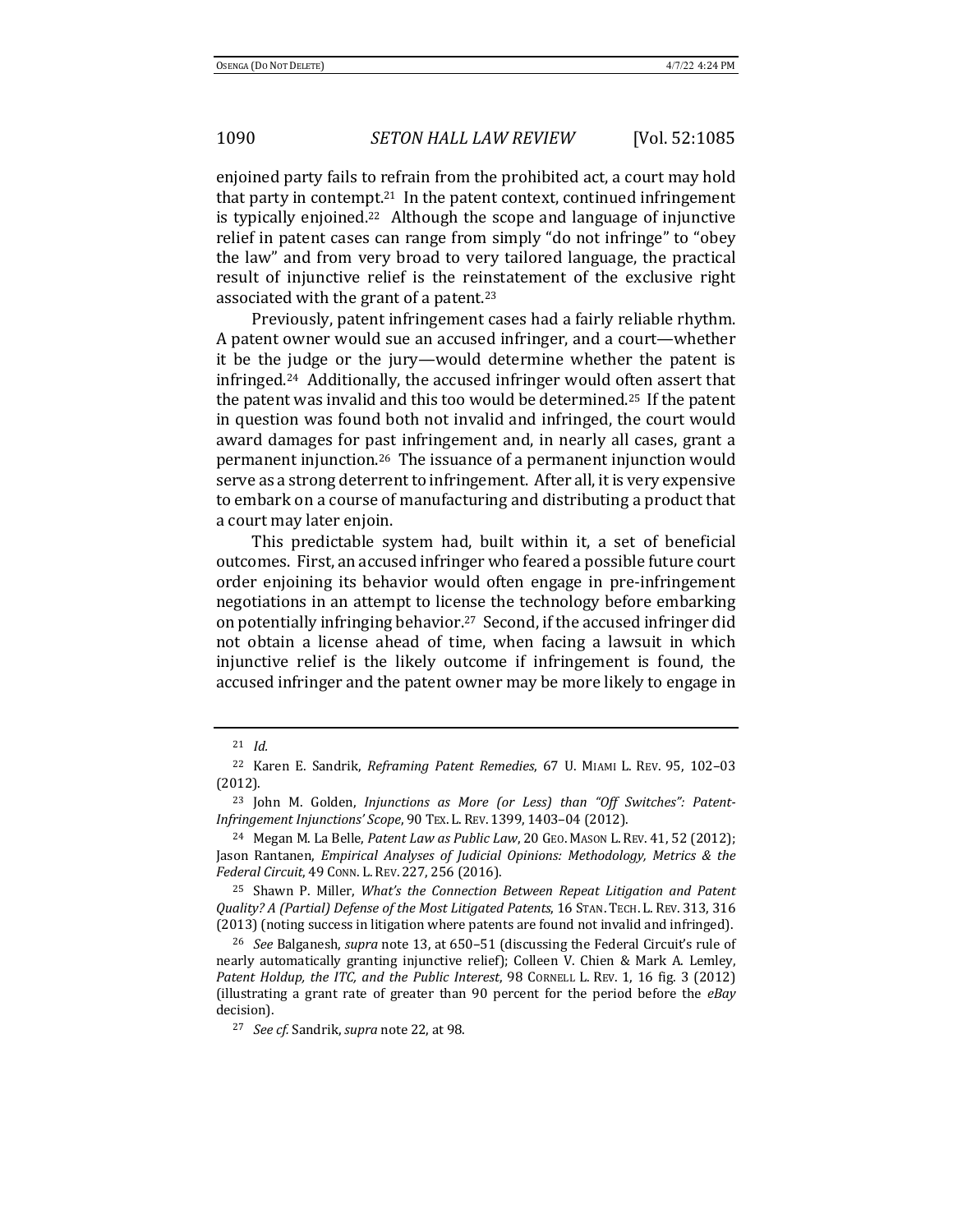pre-lawsuit (or at least pre-decision) settlement negotiations.<sup>28</sup> Finally, even if the lawsuit drew to a conclusion, these regularly-granted injunctions would serve as a place from which post-lawsuit negotiations would begin.

If injunctive relief is not routinely granted, however, these benefits disappear. Instead, it makes much more sense for a potential infringer to infringe now—and pay later. At worst, if an injunction is not granted following a patent infringement trial, the infringer will simply have to pay damages for past infringement and an ongoing royalty for continued, future infringement.<sup>29</sup> This result is akin to having taken a license to start with, but with the bonus of an interest-free loan for the period of infringement prior to and during the trial period.<sup>30</sup> Moreover, the infringer could actually end up in a better position. The patent owner may never bring suit, meaning that the infringer pays no royalties, or the patent owner could prevail, but the royalty rate determined by the court for past and ongoing infringement could be substantially lower than the rate that the patent owner was offering at the outset, saving the infringer money. $31$ 

### B. *The Disappearance of Injunctive Relief*

As described above, for "efficient" infringement to be an attractive course of action, there must be a realistic probability that a court will not award a patent owner injunctive relief upon the finding of a valid patent and infringement by the accused. The onset of the current wave of "infringe now, pay later," traces to the 2006 Supreme Court case of eBay Inc. v. MercExchange, LLC,<sup>32</sup> which altered the landscape of nearcertain grants of injunctive relief in patent cases.

<sup>&</sup>lt;sup>28</sup> John M. Golden, *Litigation in the Middle: The Context of Patent Infringement Injunctions*, 92 TEX. L. REV. 2075, 2078-79 (2014) (explaining how injunctive relief affects the expected gains and losses from litigation and may alter settlement decisions).

<sup>&</sup>lt;sup>29</sup> Nocera, *supra* note 11 ("Because the courts have largely robbed small inventors of their ability to seek an injunction ... the worst that can happen is that the infringer will have to pay some money.").

 $30$  Damages are not awarded until the completion of a trial. Thus, any infringement that occurs prior to and during the trial will occur before any payments are made by the infringer. Infringing without paying until years after the behavior is akin to an interestfree loan. This period includes any time of infringement before trial and up to three years during trial before damages are awarded. See Derek Freitas, 2020 Patent *Litigation: Year in Review*, JDSUPRA (Mar. 25, 2021), https://www.jdsupra.com/ legalnews/2020-patent-litigation-year-in-review-5104923/ (showing a period of over 1.5 up to nearly 3 years from filing date to trial date for new patent cases in several popular districts).

<sup>31</sup> *See* Mossoff, *supra* note 7, at 938.

<sup>&</sup>lt;sup>32</sup> *See generally* eBay Inc. v. MercExchange, LLC, 547 U.S. 388 (2006).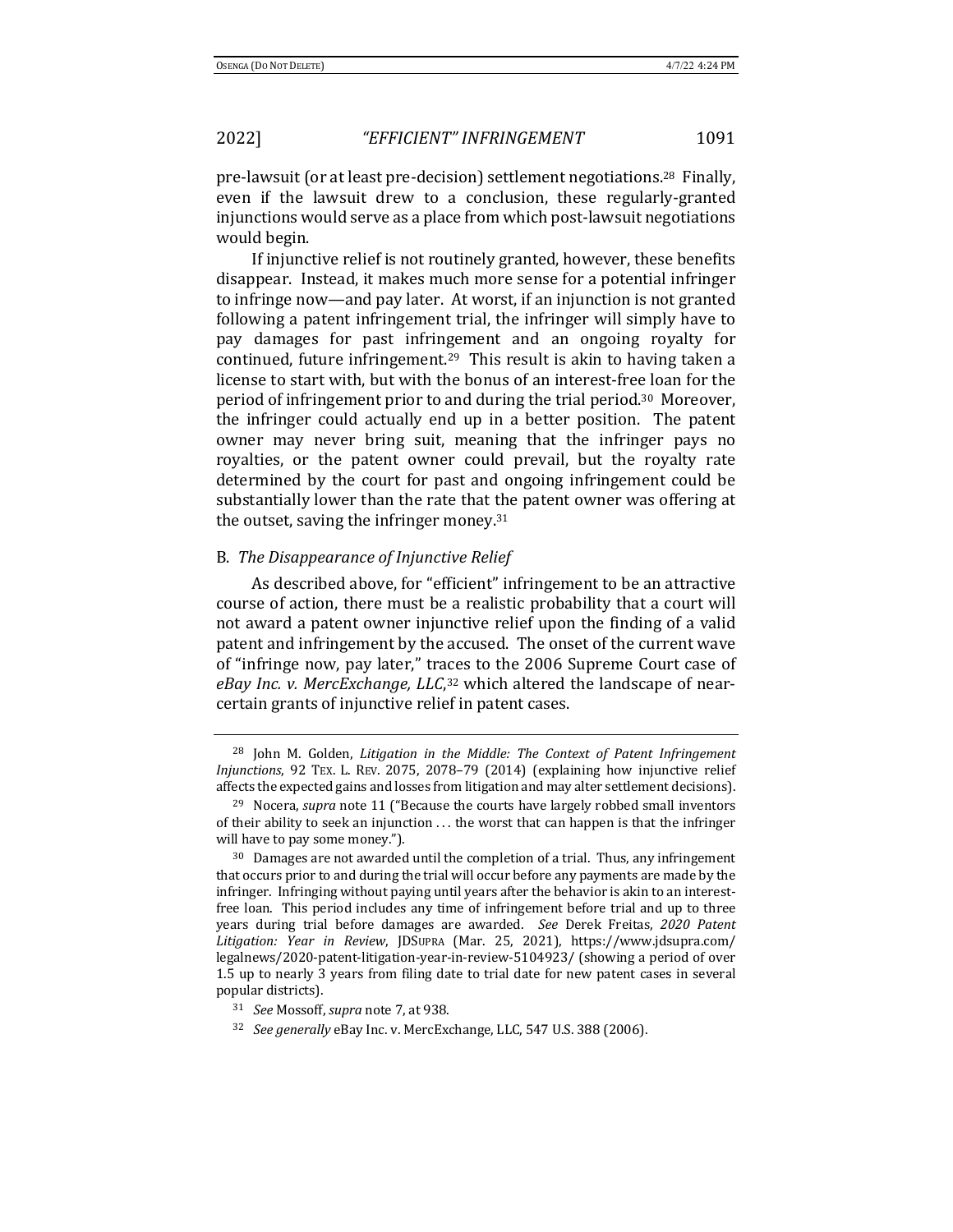The patent in the *eBay* case was held by MercExchange, a company that did not itself make use of the patent.<sup>33</sup> Instead, as a failed start-up, MercExchange licensed the patented technology to others.<sup>34</sup> The district court found that the patent was not invalid and was infringed by eBay and, therefore, granted MercExchange substantial damages.<sup>35</sup> The district court declined MercExchange's request for a permanent injunction based on that company's willingness to license the patent.<sup>36</sup> MercExchange appealed to the Federal Circuit, which affirmed the district court's finding of not invalid and infringed, but reversed the denial of permanent injunction based on its general rule that permanent injunctions should be issued upon a finding of patent infringement.<sup>37</sup>

The Supreme Court granted certiorari and unanimously reversed the Federal Circuit.<sup>38</sup> In doing so, the Court announced a four-factor test that courts should use when deciding whether to grant a permanent injunction.<sup>39</sup> The four-factor test requires the party seeking a permanent injunction to demonstrate  $(1)$  that it has suffered an  $i$ rreparable  $i$ njury;  $(2)$  that remedies available at law, such as monetary damages, are inadequate to compensate for that injury; (3) that, considering the balance of hardships between the plaintiff and defendant, a remedy in equity is warranted; and  $(4)$  that the public interest would not be disserved by a permanent injunction." $40$  These factors are balanced and considered on the merits of each particular case. $41$  The Supreme Court took issue with both the district court's denial of injunctive relief and the Federal Circuit's reversal/grant of injunctive relief, noting that both categorical grants or denials are inapposite for this equitable doctrine. $42$ 

Despite the opinion's rather straightforward command against categorical relief or lack thereof, the eBay opinion spawned two concurring opinions. One concurrence, authored by Chief Justice Roberts and joined by Justices Scalia and Ginsburg, noted that, although automatic grants of injunctive relief for patent infringement were

<sup>&</sup>lt;sup>33</sup> See Ryan T. Holte, *Trolls or Great Inventors: Case Studies of Patent Assertion Entities*, 59 Sr. Louis U. L.J. 1, 23-28 (2014) (providing the history of MercExchange).

<sup>34</sup> *See id.* at 27–28*.*

<sup>35</sup> MercExchange, LLC v. eBay Inc., 275 F. Supp. 2d 695, 698-99 (E.D. Va. 2003).

<sup>36</sup> *Id.* at 712, 722.

<sup>37</sup> MercExchange, LLC v. eBay Inc., 401 F.3d 1323, 1338-1339 (Fed. Cir. 2005).

<sup>&</sup>lt;sup>38</sup> eBay Inc. v. MercExchange, LLC, 547 U.S. 388, 389, 391 (2006).

<sup>39</sup> *Id.* at 391.

<sup>40</sup> *Id.* at 391*.*

<sup>41</sup> *Id.*

<sup>42</sup> *Id.* at 393-94.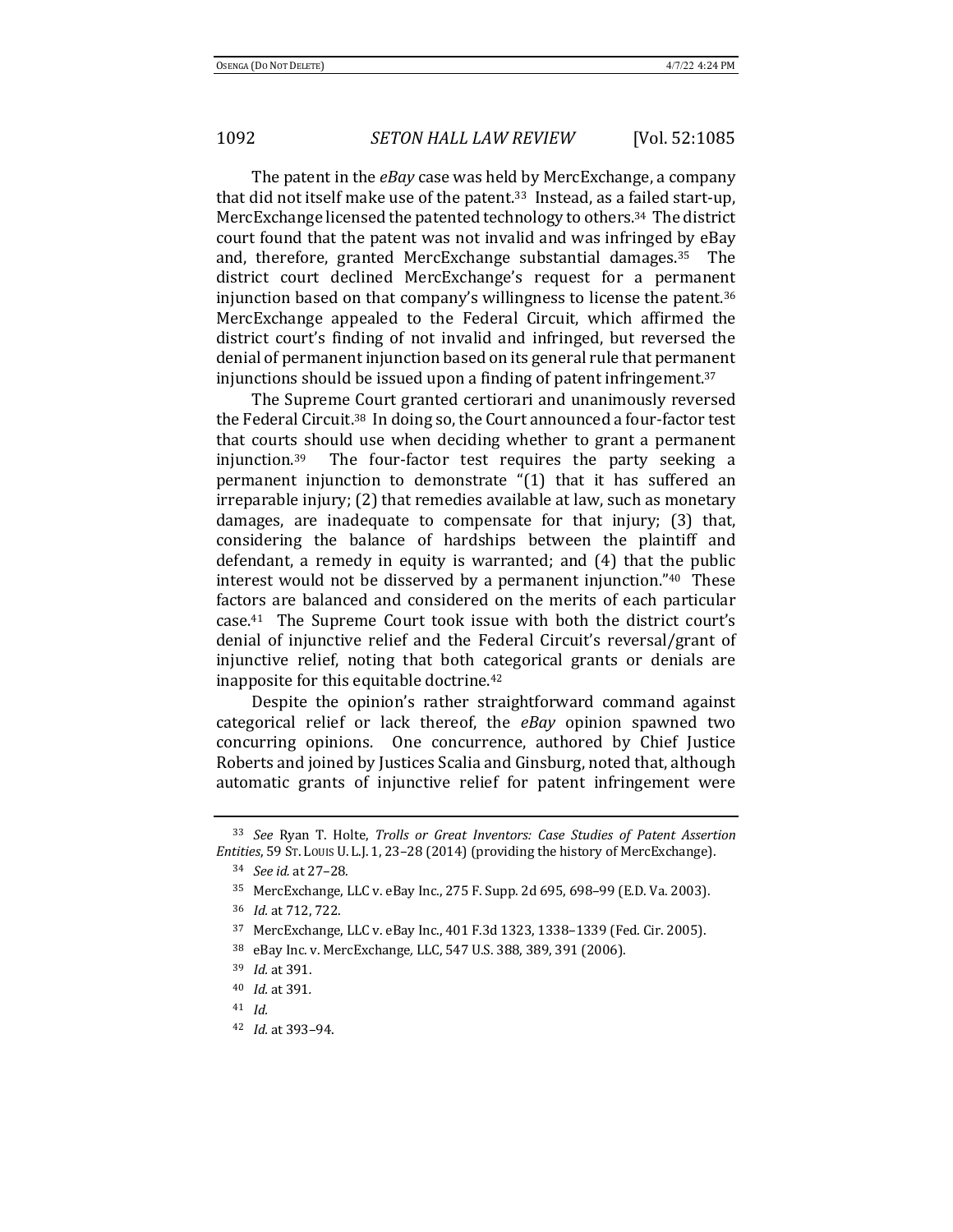inappropriate, there were very clear and valid reasons that injunctions should still be predictably granted in most cases. $43$  The other concurrence, written by Justice Kennedy and joined by Justices Stevens, Souter, and Breyer, laid out what may be best characterized as the three bogeymen of patent law: patent trolls, small components of big devices, and business method patents.<sup>44</sup> When one or more of these issues are present in a case, a court should be wary about granting injunctive relief.45

Interestingly, the four-factor test from *eBay* has become "the test" for whether injunctive relief should be granted, regardless of the type of case involved; in fact, the test has appeared in decisions in other areas of intellectual property, government regulations, constitutional law, and even state tort and contract law cases.<sup>46</sup> As one set of commentators remarked: "For an opinion that claims merely to apply generally acknowledged principles, eBay has become a remarkable legal juggernaut."47 

While the reach of the *eBay* factors may be surprising, the effect it has had on patent law remedies is less shocking. Predictable grants of injunctions for patent infringement were standard until 2006, when the Supreme Court's *eBay* opinion created a major shift.<sup>48</sup> Studies of injunction grants prior to eBay found that injunctive relief was granted in the vast majority of cases where courts found patent infringement.<sup>49</sup> Studies done in the first decade after *eBay* found that requests for a permanent injunction were granted in approximately three-quarters of the cases where patent infringement was found (and an injunction was requested). A widely-cited study conducted by Professor Christopher Seaman following *eBay* found that requests for a permanent injunction

<sup>&</sup>lt;sup>43</sup> *Id.* at 394-95 (Roberts, C.J., concurring) (noting that injunctions should continue to issue in the "vast majority of patent cases," as the right to exclude is difficult to capture via monetary damages).

<sup>44</sup> *See id.* at 395-97 (Kennedy, J., concurring).

<sup>&</sup>lt;sup>45</sup> *See eBay Inc.*, 547 U.S. at 397 (Kennedy, J., concurring).

<sup>&</sup>lt;sup>46</sup> Mark P. Gergen, John M. Golden & Henry E. Smith, *The Supreme Court's Accidental Revolution? The Test for Permanent Injunctions*, 112 COLUM. L. REV. 203, 205 (2012).

<sup>47</sup> *Id.* at 206.

<sup>&</sup>lt;sup>48</sup> *See* MercExchange LLC v. eBay, Inc., 401 F.3d 1323, 1339 (Fed. Cir. 2005) (citing a "general rule that courts will issue permanent injunctions against patent infringement" absent a good reason, such as a public health concern, to deny it); see also W.L. Gore & Assocs. v. Garlock, Inc., 842 F.2d 1275, 1281 (Fed. Cir. 1988).

<sup>&</sup>lt;sup>49</sup> Ryan T. Holte, *The Misinterpretation of* eBay v. MercExchange *and Why: An Analysis of the Case History, Precedent, and Parties, 18 CHAP. L. REV. 677, 719 (2015).*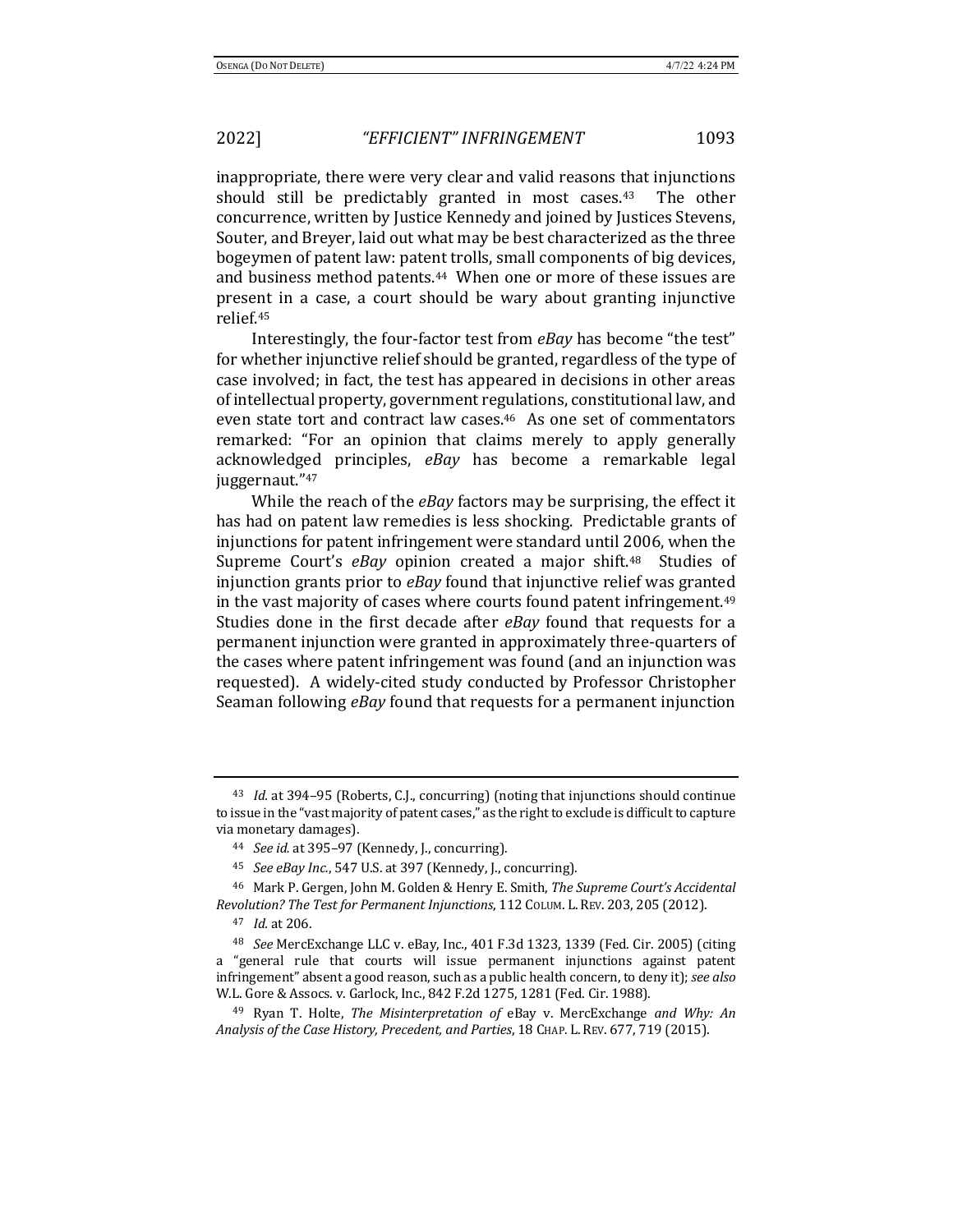were granted in 72.5 percent of cases.<sup>50</sup> Similar numbers were shown in studies by Professors Colleen Chien and Mark Lemley (approximately 75 percent in the five years following *eBay*) and Professor Jay Kesan and Kirti Gupta (80.7 percent between June 2006 and December 2012).<sup>51</sup>

The change from near-guaranteed injunctive relief to injunctions in 75–80 percent of cases where patent infringement is found does make "efficient" infringement more attractive. Because injunctions are not granted in only a quarter of the cases, there is still a substantial risk in the "infringe now, pay later" strategy. If the odds of this gamble could be made even more favorable, the analysis in choosing this route would change dramatically. Fortunately (for infringers, at least), there are certain types of patent owners and certain types of patents that are even less likely to receive injunctive relief—heightening the odds that "efficient" infringement will pay off.

## III. WHEN IS "EFFICIENT" INFRINGEMENT HAPPENING?

There are two primary circumstances that account for the portion of cases where injunctive relief is routinely unavailable despite a finding of patent infringement. The first is when the patent owner is a "patent" troll," as was at issue in the *eBay* case. Patent trolls are companies that "don't make anything," but instead license their patented technology to others.<sup>52</sup> The second instance is in the case of standard-essential patents ("SEPs"), or patents that cover technology incorporated in a technology standard such as Wi-Fi or 4G LTE.<sup>53</sup> This Section will discuss each of these circumstances, in turn, as well as explain why these two circumstances are most likely to fail to satisfy the *eBay* factors.

<sup>50</sup> Christopher B. Seaman, *Permanent Injunctions in Patent Litigation After* eBay: An *Empirical Study*, 101 IOWA L. REV. 1949, 1983, 1988 (2016).

<sup>51</sup> Colleen V. Chien & Mark A. Lemley, *Patent Holdup, the ITC, and the Public Interest*, 98 CORNELL L. REV. 1, 9-10 (2012); Kirti Gupta & Jay P. Kesan, *Studying the Impact of* eBay *on Injunctive Relief in Patent Cases* 15, fig. 3, (July 10, 2015) (unpublished manuscript), https://papers.ssrn.com/sol3/papers.cfm?abstract\_id=2629399.

<sup>52</sup> Colleen V. Chien, *Turn the Tables on Patent Trolls*, FORBES (Aug. 9, 2011, 11:37 PM), http://www.forbes.com/sites/ciocentral/2011/08/09/turn-the-tables-on-patenttrolls/. In addition to stating that "trolls don't make anything," she also focuses on their allegedly litigious nature. See id.

<sup>53</sup> *See* Mark A. Lemley & Carl Shapiro, A Simple Approach to Setting Reasonable *Royalties for Standard-Essential Patents*, 28 BERKELEY TECH. L.J. 1135, 1136 (2013) ("Patents covering technology necessary to comply with a standard are 'standardessential patents.").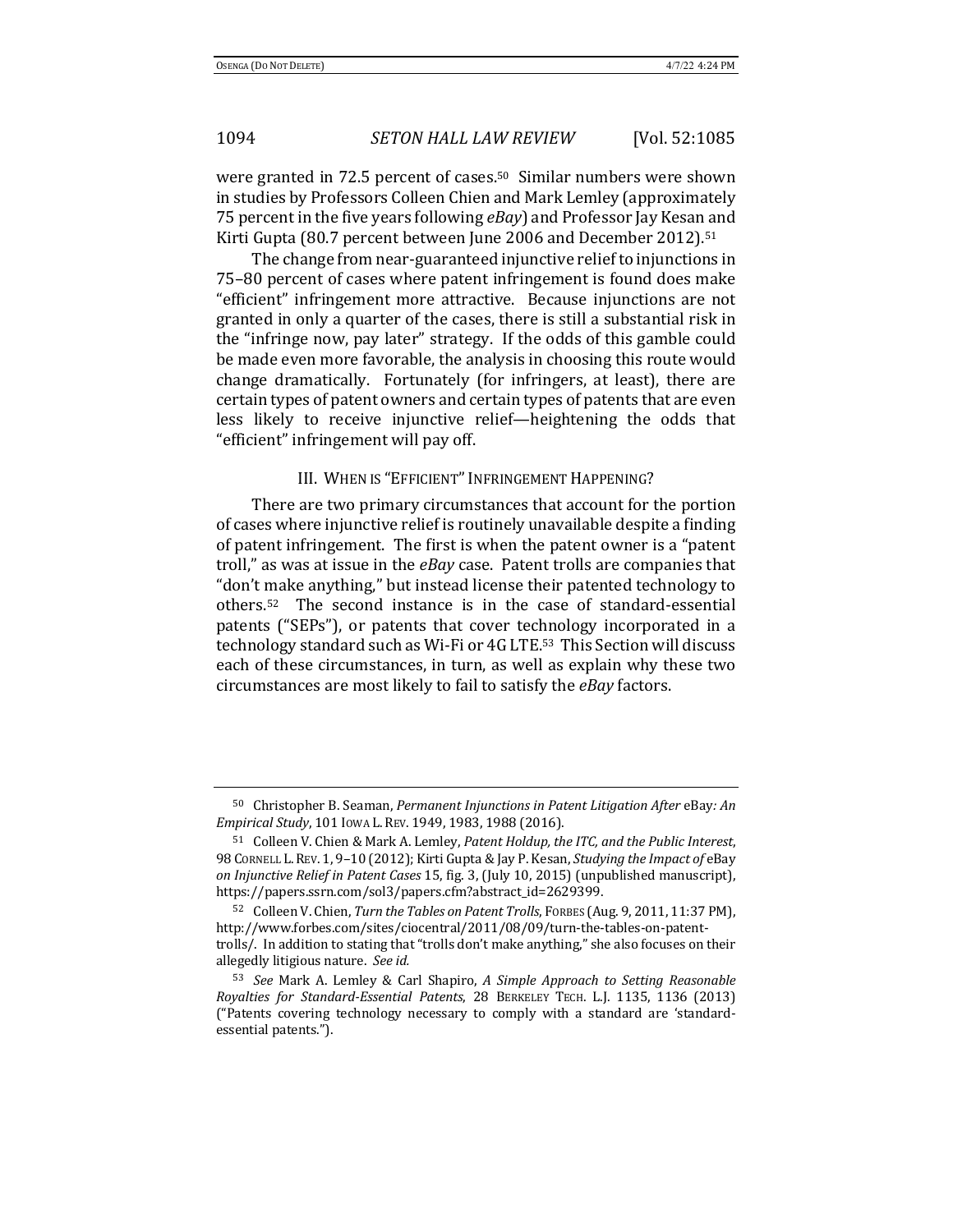#### A. *Patent Trolls*

A "patent troll" is a company that uses, to some extent, a licensing business model.<sup>54</sup> Despite the typical accusation that "patent trolls" "don't make anything,"<sup>55</sup> the term has been applied to a wide variety of firms that have a diversity of actual business models—some of which even make things. Although there are various conflicting definitions about what precise type of firm qualifies as a "patent troll," the primary point of agreement is that a substantial portion of the firm's income derives from licensing patents.<sup>56</sup> The term "patent troll" is obviously pejorative and is used to justify accusing these licensing firms of harming innovation or the economy.<sup>57</sup> This Author personally prefers "patent licensing firm,"<sup>58</sup> but for the sake of this Article—where the mainstream pejorative view of these firms is relevant—the term "patent" troll" will be used.

"Patent trolls" have adopted a business model where they obtain licenses from those companies who wish to use their technology via direct negotiation and, when that fails, via patent infringement lawsuits.<sup>59</sup> Although numerous commentators claim that the licensing business model creates negative impacts, there are positive aspects associated with licensing business, including facilitating commercialization by better-equipped firms and expanding the market for patents.<sup>60</sup> Despite these beneficial traits, as seen in *eBay*, other court decisions, the media, and elsewhere, many clearly have a negative view of patent trolls primarily because they do not make anything.<sup>61</sup> Further, this bogeyman of the patent troll is often combined with another problem as set forth by Justice Kennedy—the business method patent.<sup>62</sup>

<sup>54</sup> Kristen Osenga, *Formerly Manufacturing Entities: Piercing the "Patent Troll" Rhetoric*, 47 CONN. L. REV. 435, 441 (2014).

<sup>55</sup> *See supra* note 52.

<sup>56</sup> *See id.* at 443–44.

<sup>57</sup> *See id.* at 442.

<sup>58</sup> For the Author's viewpoint generally on "patent trolls" versus "patent licensing firms," see generally Kristen Osenga, *Sticks & Stones: How the FTC's Name-Calling Misses the Complexity of Licensing-Based Business Models*, 22 GEO. MASON L. REV. 1001 (2015).

<sup>59</sup> *See* Osenga, *Formerly Manufacturing Entities, supra* note 54, at 445.

<sup>60</sup> *See id.* at 449–451.

 $61$  eBay Inc. v. MercExchange, LLC, 547 U.S. 388, 396 (2006) (Kennedy, J., concurring) ("An industry has developed in which firms use patents *not as a basis for producing and selling goods* but, instead, primarily for obtaining licensing fees.") (emphasis added).

 $62$  *See id.* at 397; 157 Cong. Rec. H4480 (daily ed. June 23, 2011) (statement of Rep. Grimm) ("Infamous 'patent trolls' ... have made business-method patents their specialty in recent years.").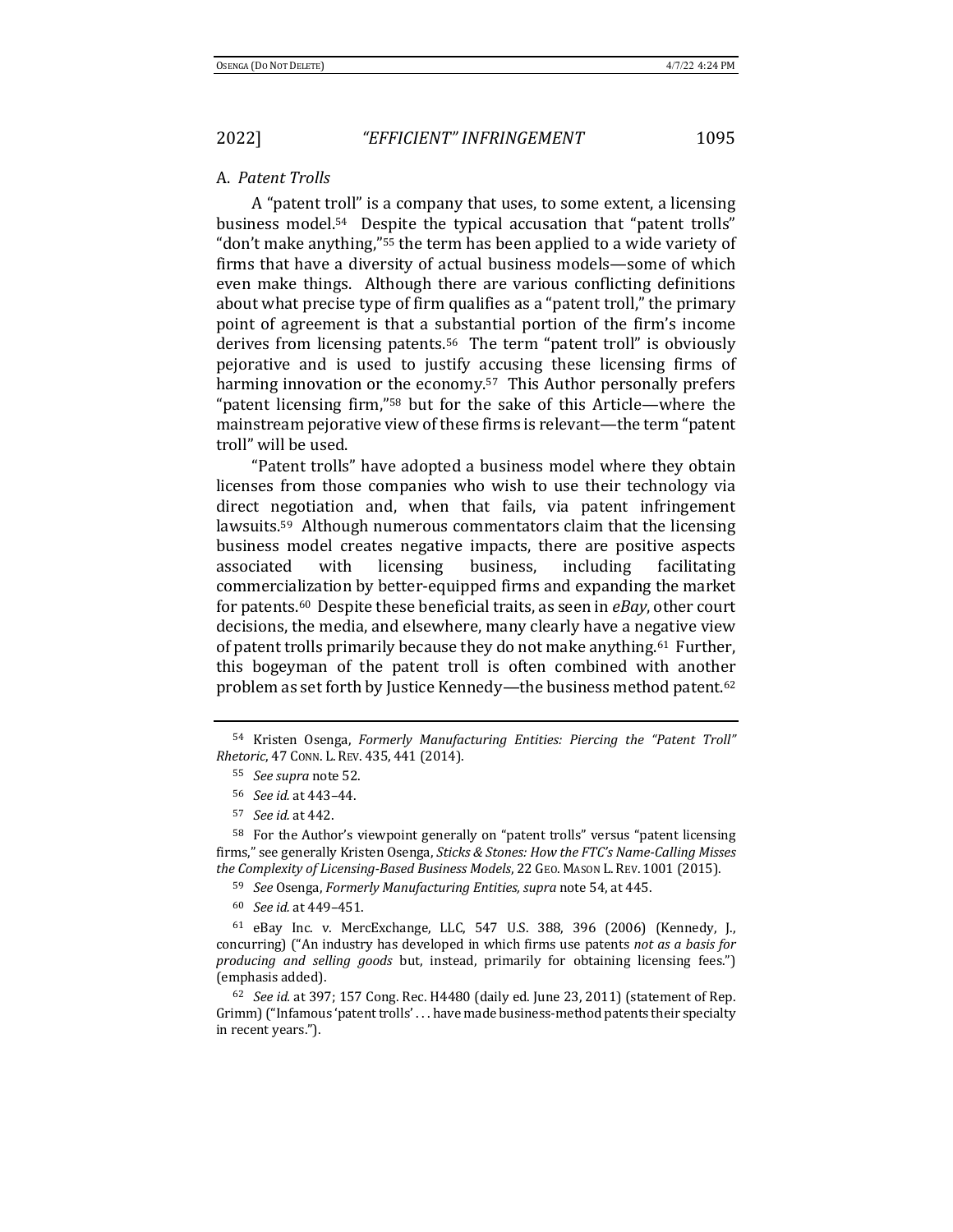These adverse views, as well as a superficial application of the *eBay* factors, are why "patent trolls" routinely are denied injunctive relief and are thus subject to "efficient" infringement by others.

The reason that patent trolls are generally considered to fail the *eBay*-factor test is that, because their business model relies on licensing of the patent, the courts believe there is no irreparable harm caused by infringement and that money damages will make the patent troll whole. $63$  Moreover, because the patent troll is not making anything, the public's interest is in the infringer, who is actually putting products on the market.<sup>64</sup> This distrust of companies that are not making anything echoes the concerns from Justice Kennedy's concurrence in *eBay*. This disdain, however, for companies that hold patents, but do not make things, is interesting given Supreme Court precedent from the early 1900s. In the *Continental Paper Bag* case in 1908, the Court directly spoke to patent holder non-use, stating that "nonuse is no efficient reason for withholding injunction $\left[\right]$ " if the nonuse did not offend public policy.<sup>65</sup> The Supreme Court has cited *Continental Paper Bag* on at least six subsequent occasions for the proposition that a patentee need not be practicing the patent to obtain injunctive relief.<sup>66</sup> And yet, after *eBay*, patent trolls—that is, patent owners who "do not make anything"—are precisely the type of patentee that is not able to obtain injunctions.

Although *eBay* stated that there should be no categorical grants or denials of injunctive relief, at least in the area of patent licensing firms, there is a growing body of case law that suggests that injunctions are presumptively denied in cases where the patent holder is not practicing the technology covered by the patent.<sup>67</sup> In the study conducted by Professor Seaman, discussed above, requests for injunction were granted only 16 percent of the time where the patent holder was not practicing the patent.<sup>68</sup> Similar low grant rates were seen in the studies by Chien and Lemley, as well as Kesan and Gupta.<sup>69</sup>

<sup>63</sup> Seaman, *supra* note 50, at 1987-90.

<sup>&</sup>lt;sup>64</sup> James Boyle, *Open Source Innovation, Patent Injunctions, and the Public Interest,* 11 DUKE L. & TECH. REV. 30, 57 (2012) ("If the public is being denied access to the  $technology$  altogether during the injunction  $\dots$  the public interest will frequently lean strongly *against* an injunction.").

<sup>65</sup> Cont'l Paper Bag Co. v. E. Paper Bag Co., 210 U.S. 405, 429 (1908).

<sup>&</sup>lt;sup>66</sup> Ryan T. Holte, *Clarity in Remedies for Patent Cases*, 26 GEO. MASON L. REV. 127, 154 n.171 (2018) (citing these cases).

<sup>67</sup> Seaman, *supra* note 50, at 1953.

<sup>68</sup> *Id.* at 1983, fig. 1; 1988, fig. 3.

<sup>69</sup> Chien & Lemley, *supra* note 51, at 9–10; Gupta & Kesan, *supra* note 51.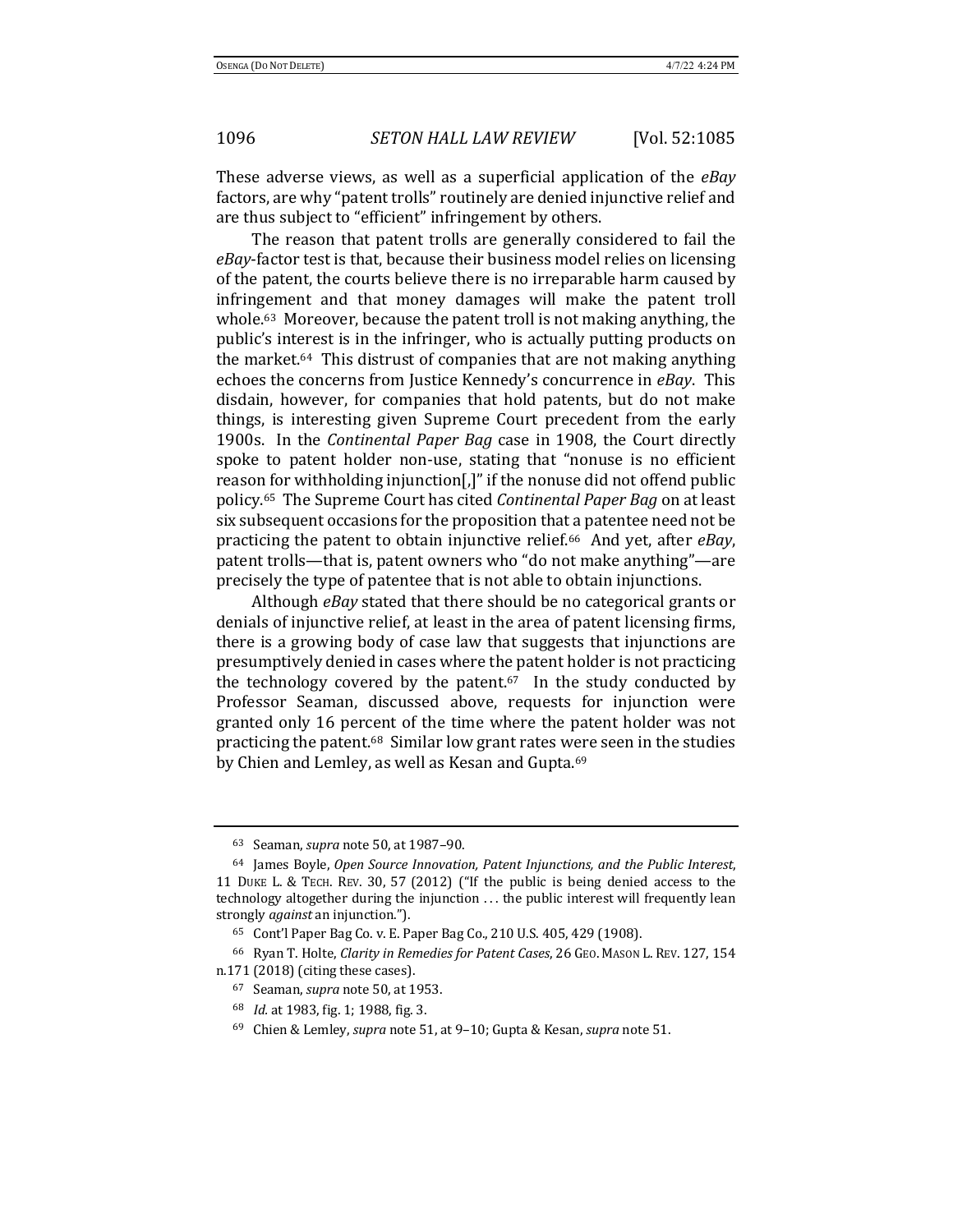An exemplary case where a so-called "patent troll" was denied injunctive relief based on the *eBay* factors is *Soverain Software v.* Newegg, Inc.<sup>70</sup> Soverain Software sought a permanent injunction after the court found Newegg infringing two of Soverain's patents.<sup>71</sup> Although Soverain argued that its licensing program would be irreparably harmed if an injunction did not issue and that money damages would be inadequate to remedy the harm to its licensing program, the district court was not persuaded.<sup>72</sup> The court deemed these claims to be speculative, focusing instead on Soverain's extensive licensing and the relatively small portion of Newegg's product that Soverain's technology represented.<sup>73</sup> In a rather circular argument, the court found that the balance of the hardships favored Newegg because money damages would make Soverain whole and that the public interest would be harmed by granting an injunction where Soverain would be adequately remedied with money.<sup>74</sup>

Of course, as found in the studies above, the very low percentage of grants is not zero, and so some patent licensing firms are able to get injunctive relief. Professor Seaman's study found that courts were more inclined to grant injunctive relief to patent holders that were "failing or failed operating companies that had previously sought to commercialize" their technology.<sup>75</sup> Another example shows that patent licensing firms that are particularly "appealing" can obtain injunctive relief. In *CSIRO v. Buffalo Technologies*, a permanent injunction was granted to the plaintiff.<sup>76</sup> CSIRO, however, was not just any patent licensing firm, but the Commonwealth Scientific and Industrial Research Organization, the principal research institution of the Australian government.<sup>77</sup> Because of this status, the district court found that CSIRO would suffer irreparable harm, absent an injunction, due to losses of reputation and opportunity.<sup>78</sup> Justice Kennedy had already granted the potential for special plaintiffs in the *eBay* case, noting "some patent

 $70$  This Author has previously written about Soverain Software in a study of formerly-manufacturing companies that pivoted to licensing business models (and had been deemed, by others, to be "patent trolls"). See Osenga, supra note 54, at 458-60.

<sup>&</sup>lt;sup>71</sup> Soverain Software LLC v. Newegg, Inc., 836 F. Supp. 2d 462, 480 (E.D. Tex. 2010). 72 *Id.* at 481-82.

<sup>73</sup> *Id.* at 482. The court did, however, find that the patented technology was "necessary" to Newegg's system. *Id.* 

<sup>74</sup> *Id.*

<sup>&</sup>lt;sup>75</sup> Seaman, *supra* note 50, at 1989.

<sup>&</sup>lt;sup>76</sup> CSIRO v. Buffalo Tech. Inc., 492 F. Supp. 2d 600, 607-08 (E.D. Tex. 2007).

<sup>77</sup> *Id.* at 601.

 $78$  *Id.* at  $604$ .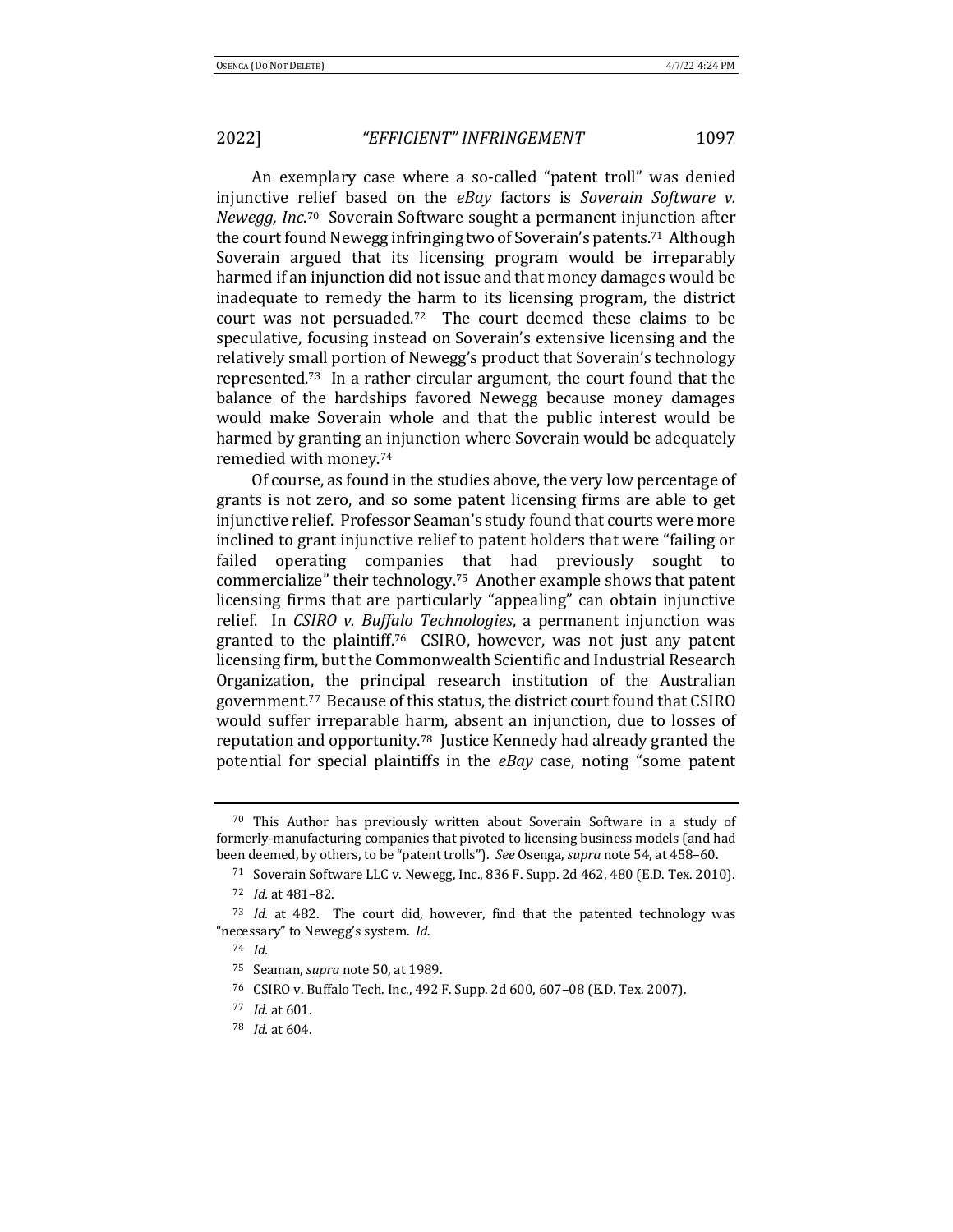holders, such as university researchers or self-made inventors, might reasonably prefer to license their patents" but could still satisfy the fourfactor test.<sup>79</sup>

Bound up with the unfavorable application of the *eBay* factors in denying injunctive relief to patent trolls, there are also other purported characteristics of these types of patent owners that discourage courts from granting these requests. Without a doubt, patent trolls have gotten a bad reputation in the media and elsewhere; their very moniker evokes the type of behaviors that many assume these patent owners engage in. They hide under bridges, waiting to catch good manufacturing companies unaware.<sup>80</sup> They buy up and then wield "bad" patents like swords and are only in it for the money.<sup>81</sup> Of course, when considering an equitable remedy, these patent owners are at a disadvantage—courts do not like patent trolls, and the public certainly has no interest in making them happy.

### B. *Standard Essential Patents*

The other instance where injunctive relief is considered largely unavailable is less about the patent owner and more about the status of the patent as a standard essential patent. SEPs cover technology that is incorporated into a technology standard, such as Wi-Fi or 4G. In theory, use of these SEPs is necessary for producing a standards-compliant product or service.<sup>82</sup> Some SEPs cover optional features or certain implementations of a standard.<sup>83</sup>

Technology standards today are often set by standard development organizations ("SDOs," also known as standard setting

<sup>&</sup>lt;sup>79</sup> eBay Inc. v. MercExchange, LLC, 547 U.S. 388, 396 (Kennedy, J., concurring).

<sup>80</sup> John R. Allison et al., *Patent Quality and Settlement Among Repeat Patent Litigants*, 99 GEO. L.J. 677, 683 (2011) (accusing patent trolls of "hiding under a bridge" and "demanding a toll from surprised passers-by").

<sup>&</sup>lt;sup>81</sup> Marc Morgan, *Stop Looking Under the Bridge for Imaginary Creatures: A Comment Examining Who Really Deserves the Title Patent Troll*, 17 FED. CIR. Bus. J. 165, 178 (2007) (defining bad-faith patent trolls as (1) hiding patent ownership until a company "unsuspectingly infringes it";  $(2)$  acquiring large patent portfolios simply to use offensively; and (3) intentionally obtaining and asserting "low quality patents"). On the other hand, some scholars disagree: "We are not aware of any evidence that patent trolls are more likely to have or assert bad patents than practicing entities." Matthew Sag & Kurt Rohde, Patent Reform and Differential Impact, 8 MINN. J.L. ScI. & TECH. 1, 8 (2007).

<sup>82</sup> Richard H. Stern, *Who Should Own the Benefits of Standardization and the Value It Creates?*, 19 MINN. J.L. SCI.&TECH. 107, 109 n.3 (2018).

<sup>83</sup> *Id.*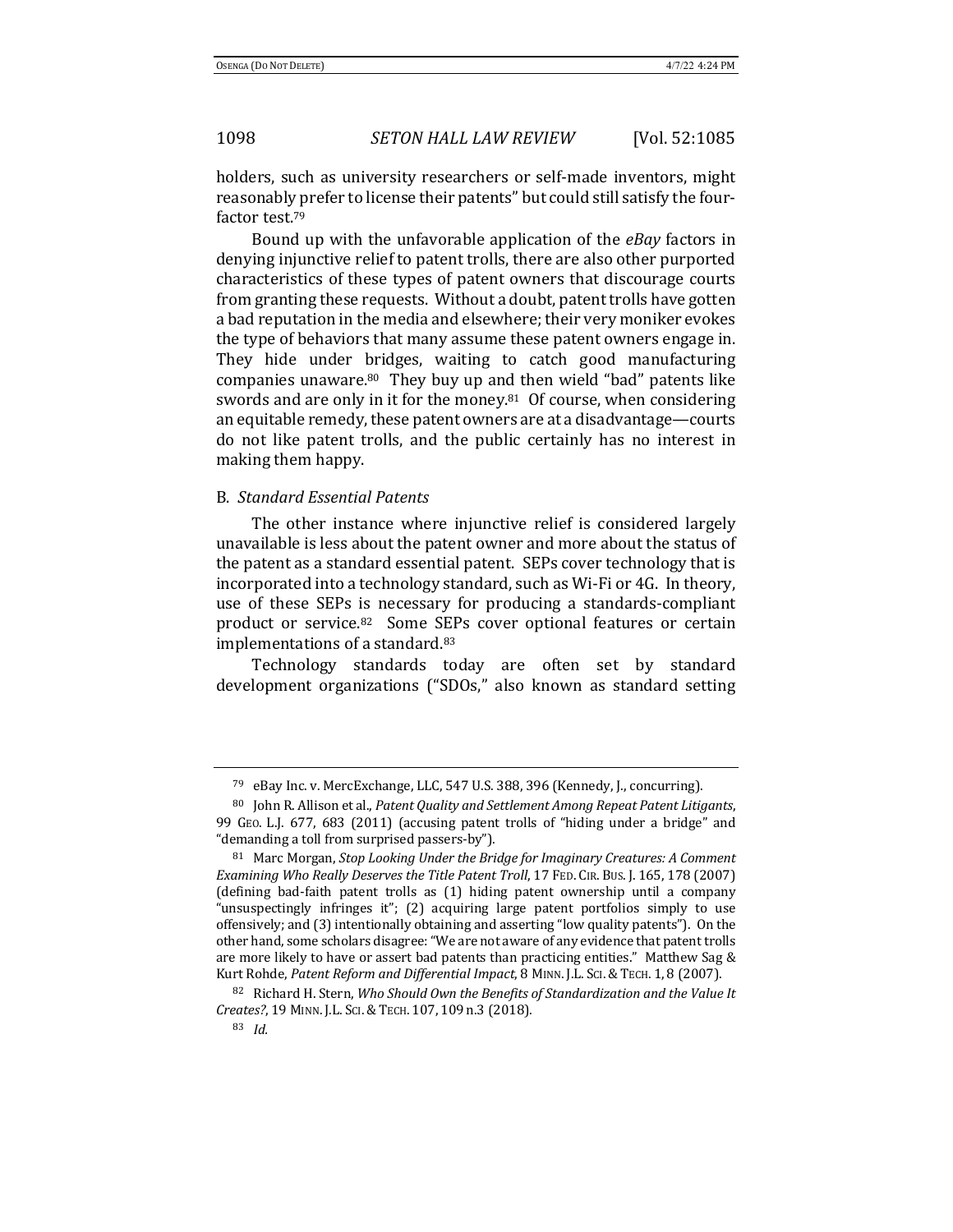organizations or "SSOs").<sup>84</sup> Participants in SDOs often own patents that cover one or more aspects of the standards being developed—that is, SEPs. SDOs have intellectual property rights, or IPR, policies that (a) often require SDO participants to disclose patents and patent applications they hold that they consider to be essential to the standard while the standard is being developed, deeming them SEPs; and  $(b)$ often require owners of SEPs to agree to license these patents on fair, reasonable, and non-discriminatory ("FRAND") terms to anyone who would like to incorporate the standardized technology into their own products or services. $85$  The purpose of the FRAND commitment is to facilitate adoption of the standard by implementers while still providing reasonable rewards to companies who invested in the research, development, and standardization process.<sup>86</sup>

The reason that these patents fail the *eBay* factor test is because the patent owner is obligated to license the patent on fair, reasonable, and non-discriminatory terms. Specifically, if a patent owner agreed to license the patent on FRAND terms, there is unlikely to be an irreparable injury, and money damages will certainly make the patentee whole, thus failing the first two prongs of the *eBay* test. Because of the FRAND commitment, where the SEP owner agreed to license the patent on fair, reasonable, and non-discriminatory terms to any party, injunctive relief is generally denied because the SEP owner "is, by definition, willing to license rather than exclude, and benefits from the widespread adoption of its technology resulting from standardization."87

Unlike patent licensing firms, where there are some "special" plaintiffs that can still obtain permanent injunctions even under the *eBay* factors,<sup>88</sup> patent owners alleging infringement of SEPs are almost universally shut out of this remedy—at least in the United States. Beyond FRAND, some SDO policies—both external and internal to SDOs—discourage or even prohibit the seeking of injunctive relief for infringement of patents subject to FRAND commitments.<sup>89</sup> There are

<sup>84</sup> Kristen Osenga, *Ignorance over Innovation: Why Misunderstanding Standard* Setting Organizations Will Hinder Technological Progress, 56 U. Louisville L. Rev. 159, 164–65 (2018).

<sup>85</sup> *Id.* at 183-87.

<sup>86</sup> *Id.*

<sup>87</sup> Thomas F. Cotter, *Reflections on Holdup and Royalty Stacking, Part 1*, Compara, Part. REMEDIES (June 11, 2014, 4:20 AM), http://comparativepatentremedies.blogspot.com/ 2014/06/reflections-on-holdup-and-royalty.html. 

<sup>88</sup> *See supra* notes 75-79.

<sup>89</sup> Dirk Auer & Julian Morris, *Governing the Patent Commons*, 38 CARDOZO ARTS & ENT. L.J. 291, 339–40 (2020) (discussing the effects of the 2015 amendment to the IEEE IPR policy on injunctive relief).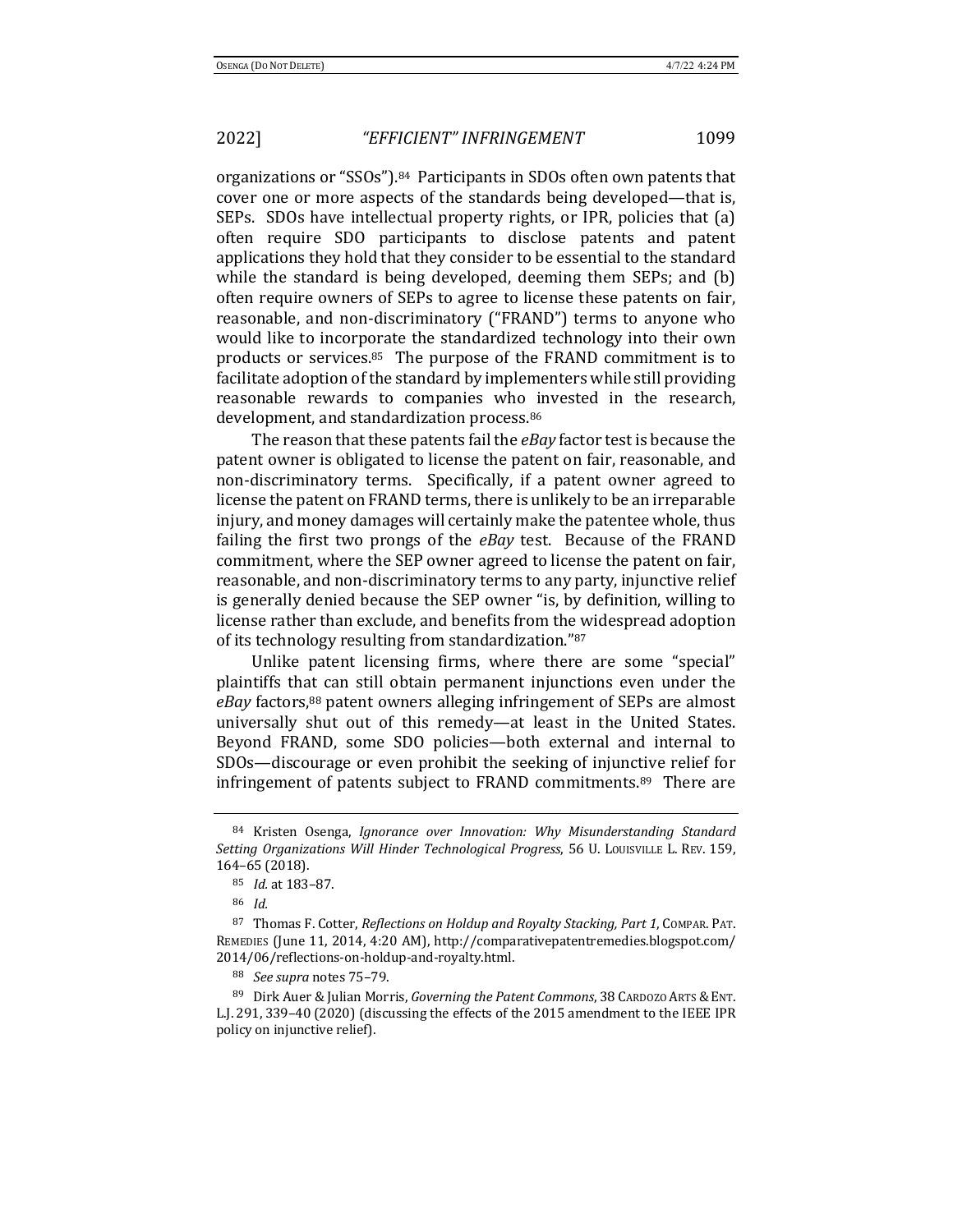other externalities that have made getting an injunction for infringement of an SEP difficult. For example, in 2013, the U.S. Department of Justice ("DOJ") and the U.S. Patent and Trademark Office ("USPTO") issued a policy statement that suggested strongly that injunctive relief was generally inappropriate in patent infringement cases involving  $SEPs$ .<sup>90</sup> More recently, in an executive order from July 2021, President Biden asked the Attorney General and the Secretary of Commerce to consider what remedies would be available for  $SEPs$ ;<sup>91</sup> seemingly reversing a 2019 Policy Statement issued jointly by the DOJ, the USPTO, and the National Institute of Standards and Technology ("NIST") that allowed for injunctive relief in cases of SEP infringement.<sup>92</sup>

Few courts have had the opportunity to consider whether to grant injunctive relief for infringement of SEPs, as many SEP owners do not seek injunctive relief for the reasons noted above. In *Microsoft Corp.* v. *Motorola, Inc.,* however, Judge James Robart determined that Motorola's FRAND commitment illustrated that there was not irreparable harm and that money damages were adequate, thus deciding that Motorola would not be entitled to injunctive relief.<sup>93</sup> Beyond the first two *eBay* factors, commentators have argued that the balance of the hardships and the public interest also weigh in favor of denying injunctions for infringement of SEPs, because the infringer needs access to the technology to produce and market its standards-compliant products.<sup>94</sup> "[W]hile *eBay* counsels against the use of 'broad classifications' and 'categorical' rules for or against the entry of injunctive relief, one might safely conclude that the application of the *eBay* factors in the typical case involving an SEP generally would militate against the use of permanent injunctions."95

<sup>94</sup> Thomas F. Cotter, *Comparative Law and Economics of Standard-Essential Patents* and FRAND Royalties, 22 TEX. INTELL. PROP. L.J. 311, 320-21 (2014).

<sup>&</sup>lt;sup>90</sup> U.S. Dep't of Just. & U.S. Pat. & Trademark Off., *Policy Statement on Remedies for Standards-Essential Patents Subject to Voluntary F/RAND Commitments* (Jan. 8, 2013), https://www.justice.gov/atr/page/file/1118381/download.

<sup>&</sup>lt;sup>91</sup> Exec. Order No. 14,036, 86 Fed. Reg. 36,987 (July 9, 2021).

<sup>92</sup> U.S. Dep't of Just., U.S. Pat. & Trademark Off. & Nat'l Inst. of Standards & Tech., Policy Statement on Remedies for Standards-Essential Patents Subject to Voluntary *F/RAND Commitments* (Dec. 19, 2019), https://www.justice.gov/atr/page/file/ 1228016/download. This policy statement replaced the 2013 policy statement. See *supra* note 90.

<sup>93</sup> Microsoft Corp. v. Motorola, Inc., No. C10-1823JLR, 2012 WL 5993202, at \*6-7 (W.D. Wash. Nov. 30, 2012). Judge Richard Posner, sitting as a trial judge by designation, arrived at the same conclusion in Apple Inc. v. Motorola, Inc., 869 F.Supp.2d 901, 913-15 (N.D. Ill. 2012).

<sup>&</sup>lt;sup>95</sup> *Id.* (internal citations omitted).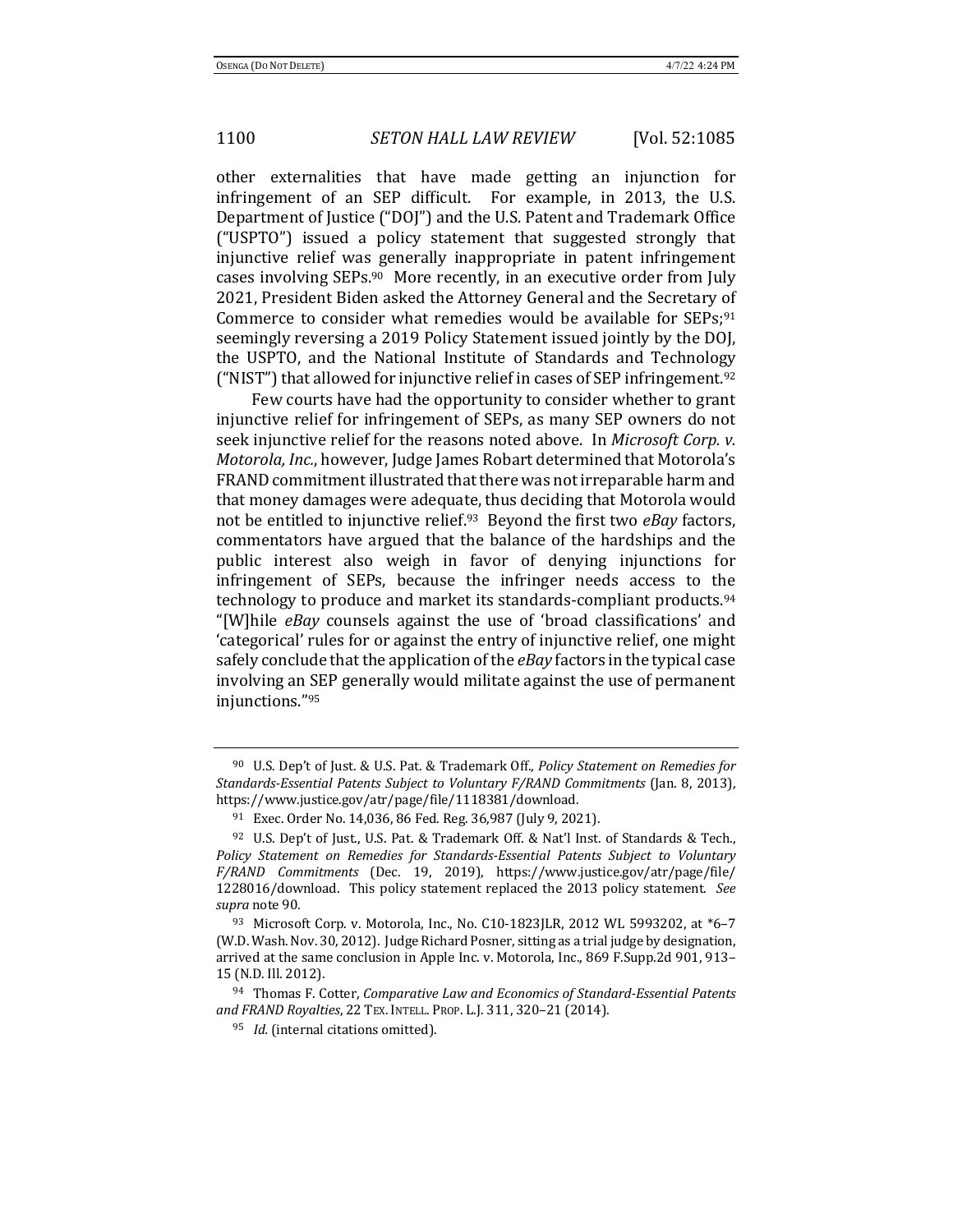Additionally, SEPs often cover a smaller component of a much larger standard or product; this is the second bogeyman of Justice Kennedy's concurrence. Although *eBay* did not speak directly to SEPs, again Justice Kennedy's concurrence has been prescient in cutting off injunctive relief for SEPs. Specifically, Justice Kennedy warned against granting injunctions against whole devices for infringement of patents that simply cover small component parts thereof:

When the patented invention is but a small component of the product the companies seek to produce and the threat of an injunction is employed simply for undue leverage in negotiations, legal damages may well be sufficient to compensate for the infringement and an injunction may not serve the public interest.<sup>96</sup>

Because the number of SEPs implicated for any particular standard can number in the hundreds, or even thousands,  $97$  infringement of one or a few of these SEPs could lead to Justice Kennedy's concern.

Analogous to the popular narratives we hear about patent trolls hiding under bridges, tales about badly behaving SEP owners abound. Specifically, the assertion is that companies who own SEPs seek unreasonably high licensing rates from companies who wish to make standards-compliant products using the threat of injunctive relief as a hammer to make the implementing companies accept these exorbitant royalty rates. $98$  This phenomenon, which allegedly is prevalent, is known as patent holdup and is yet another reason, along with the *eBay* factors, that courts are unlikely to grant injunctions upon a finding that an SEP has been infringed.<sup>99</sup>

### IV. THE LIES WE HEAR ABOUT "EFFICIENT" INFRINGEMENT

"Efficient" infringement is a misnomer—the behavior, while certainly infringement, is not efficient in the usual senses of that term. In any case, the determinations that patent trolls and SEP owners are nearly categorically not eligible for injunctive relief are superficial at

<sup>96</sup> eBay Inc. v. MercExchange, LLC, 547 U.S. 388, 396-97 (2006) (Kennedy, J., concurring).

 $97$  For one example of the quantity of SEPs declared for a particular standard, see Tim Pohlmann, *Who Is Leading the 5G Patent Race for Edge Computing?*, MANAGING IP (May 26, 2021), https://www.managingip.com/article/b1rznbcc4dsk23/who-isleading-the-5g-patent-race-for-edge-computing.

<sup>&</sup>lt;sup>98</sup> Jorge L. Contreras, *Much Ado About Hold-up*, 2019 U. ILL. L. REV. 875, 877 (2019).

<sup>&</sup>lt;sup>99</sup> See J. Gregory Sidak, *Is Patent Holdup a Hoax*, 3 CRITERION J. ON INNOVATION 401, 476 (2018) (Sidak found approximately 140 cases between 2007–2018 involving SEPs where the court mentions "patent holdup" in its analysis.).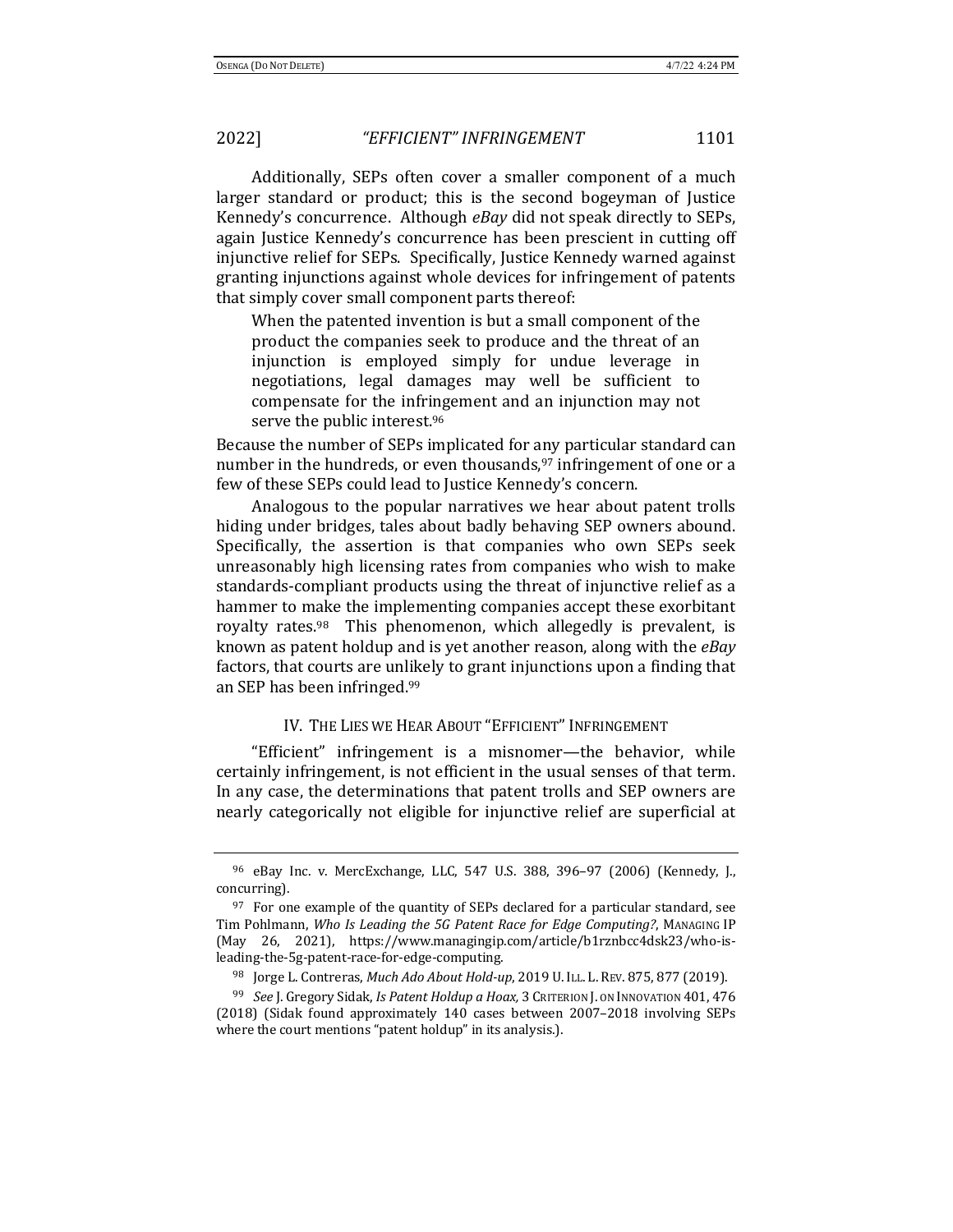best. Moreover, the narratives used to support the denial of injunctions are misunderstandings or, perhaps at worst, outright lies. The following Sections will describe why "efficient" infringement should be called "predatory" infringement and why patent trolls and SEP owners should not be generally excluded from obtaining injunctive relief in most cases.

#### A. *Predatory Infringement*

While this type of infringement—that is, infringing in the face of a low likelihood of being enjoined—is known as "efficient" infringement, it is not efficient in the economic sense of the word. As the head of Global IP for IBM, William LaFontaine, stated: "Efficient infringement is an attempt to make infringement seem appropriate. Let me be clear—it is not."<sup>100</sup> Some commentators have likened "efficient" infringement to efficient breach in contract law.<sup>101</sup> But other scholars have noted that both efficient breach and "efficient" infringement are, at best, theoretical ideas.<sup>102</sup> In the model of efficient breach, there is an overall net gain in social welfare based on a willful breach of a contract because the breaching party takes advantage of an opportunity to obtain a higher payment that exceeds any damages the breach causes, pays off the party to the original contract any lost profits the breach causes, and keeps the extra.<sup>103</sup> Both parties, and society, are at least as well off as they would have been if there had been no breach.<sup>104</sup> But this idealized scenario rarely plays out as such in the real world, as losses often exceed lost profits, courts may award additional damages, and society loses out on its ability to confidently trust in contractual commitments.<sup>105</sup>

Similarly, "efficient" infringement does not result in an overall net gain in social welfare. The costs to the patent owner are rarely captured in the reasonable royalties a court imposes. Worse, though, society loses

<sup>100</sup> Richard Lloyd, "Patent Sales Are Now an Integral Part of Our Innovation Cycle," says *IBM's Global IP Head*, IAM (Oct. 26, 2020), https://www.iam-media.com/law-policy/ ibm-global-ip-head-the-fallacy-of-efficient-infringement-and-more.

<sup>&</sup>lt;sup>101</sup> James Young Hurt, Comment, *Reasonable Royalty for Patent Infringement of Non-Direct Revenue Producing Products*, 56 IDEA 211, 227 (2016); Ted Sichelman, *Purging Patent Law of "Private Law" Remedies*, 92 TEX. L. REV. 517, 557 (2014).

<sup>&</sup>lt;sup>102</sup> Adam Mossoff & Bhamati Viswanathan, *Explaining Efficient Infringement*, GEO. MASON UNIV.: CTR. FOR INTELL. PROP. X INNOVATION POL'Y (May 11, 2017), https://cip2.gmu. edu/2017/05/11/explaining-efficient-infringement/; Richard A. Epstein & Kayvan B. Noroozi, Why Incentives for "Patent Holdout" Threaten to Dismantle FRAND, and Why It *Matters*, 32 BERKELEY TECH. L.J. 1381, 1405 (2017).

<sup>103</sup> Mossoff & Viswanathan, *supra* note 102.

<sup>104</sup> *Id.*

<sup>105</sup> *Id.*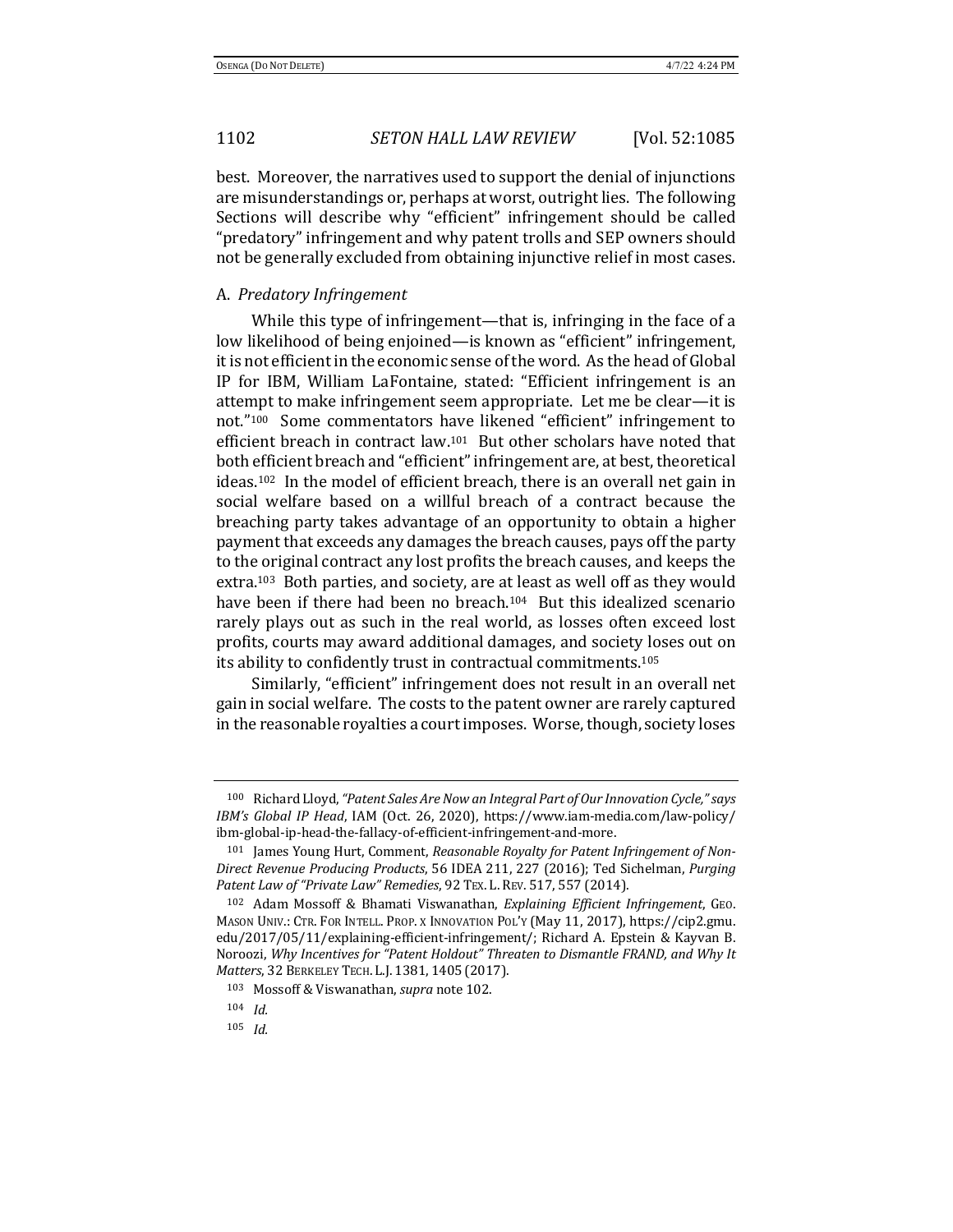out on its ability to confidently trust in the patent system.<sup>106</sup> By removing a patentee's exclusive right—the only right that is granted by a patent—"efficient" infringement eviscerates the reward that is intended to incentivize invention and innovation. Losing the very reasons for the patent system is a significant loss in overall social welfare, not a gain.

Additionally, "efficient" infringement puts a burden that should be borne by the parties onto the court system. Proponents of "efficient" infringement counter that it is efficient for someone who wants to make use of another party's patented technology if there are differences of opinion as to whether the patent is infringed or valid, or if the expected cost of negotiating a license is too high.<sup>107</sup> This assessment, however, fails to realize the burden placed on the judicial system. Congress, recognizing the burden that patent cases put on both litigants and the patent system, created a series of post-grant proceedings designed to allow the validity of issued patents to be challenged outside of the court system.<sup>108</sup> Although there are significant concerns about the execution of these proceedings, the primary point is that there are savings when the judicial system is not required to consider all patent disputes. "Efficient" infringement, on the other hand, takes an activity that should be happening entirely outside of the legal system—that is, the negotiation between a patent owner and a party that wants to use the patent—and forces it into the legal system.

Instead of "efficient" infringement, this type of behavior is more aptly called predatory infringement. By continuing to refer to this willful infringement of someone else's patent rights as "efficient," it evokes a sense of increased welfare and productive allocation of resources, neither of which are true. Predatory infringement provides a more accurate depiction of what is occurring. The infringer is making a choice that is his alone and for his sole benefit; the needs and rights of the prey, or patent owner, are irrelevant to the predator's calculus.

Of course, changing the term to predatory infringement is only part of the solution. To curb predatory infringement, it is critical to make injunctive relief generally available to all patent owners, regardless of their business model or whether the patent is an SEP. Although eBay prohibits categorical grants of permanent injunctions in cases of patent

<sup>106</sup> *Id.*

<sup>107</sup> Sichelman, *supra* note 101.

<sup>&</sup>lt;sup>108</sup> *See* Leahy-Smith America Invents Act, H.R. Rep. No. 112-98, pt. 1, at 48 (2011), as reprinted in 2011 U.S.C.C.A.N. 67, 78; *see also id.* at 40 (AIA "is designed to establish a more efficient and streamlined patent system that will improve patent quality and limit unnecessary and counterproductive litigation costs.").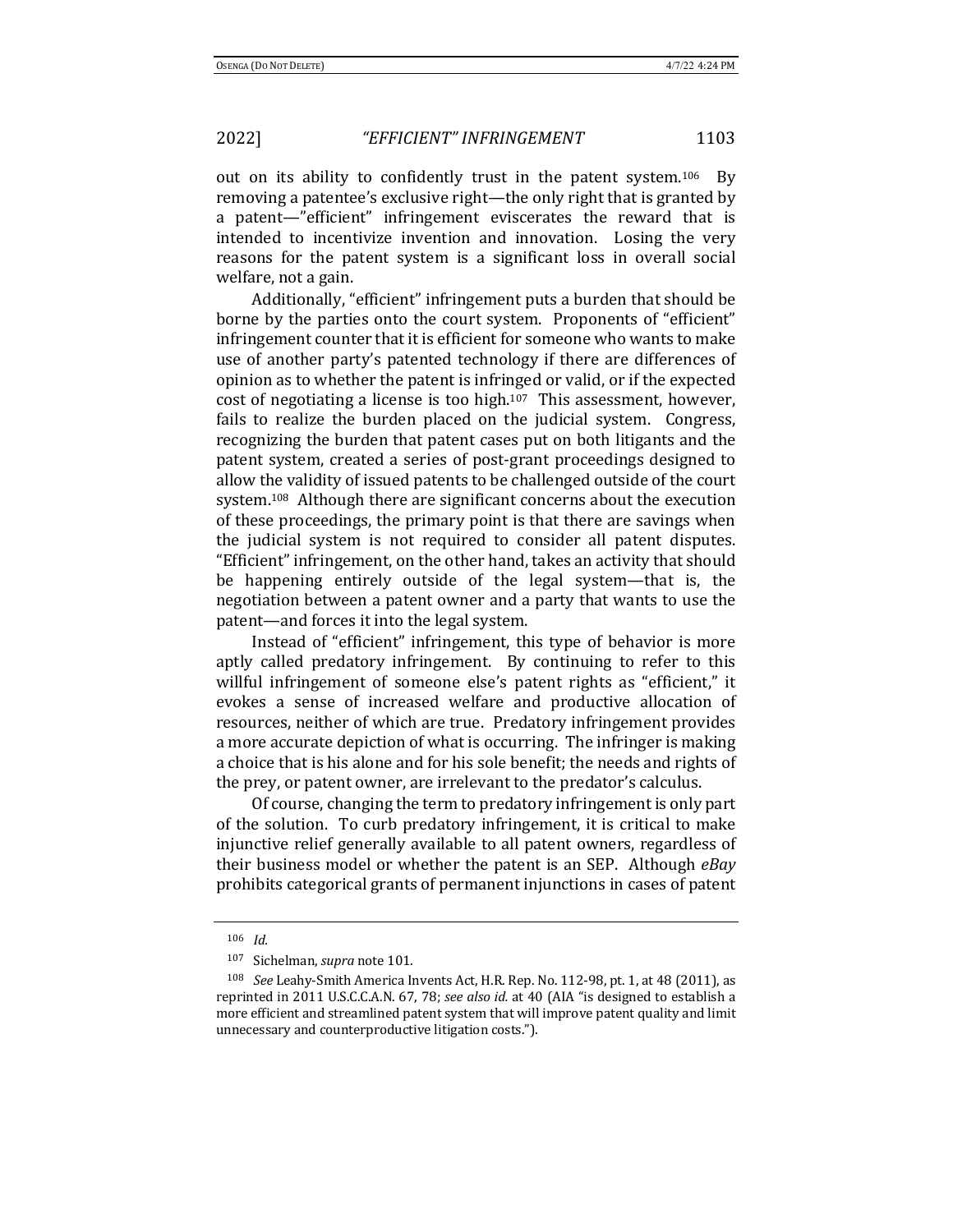infringement, $109$  if these remedies remained a viable option in all cases, potential infringers would consider predatory infringement much less attractive most of the time. It is only when the chances of being enjoined are quite low that predatory infringement becomes practical.

### B. *Fixing the Patent Troll Narrative*

As just explained, the term "efficient" infringement evokes a false sense of benefit in an otherwise problematic behavior. Similarly, much of the narrative about patent trolls is either partially or completely untrue, and yet courts regularly rely on these stories when deciding to decline injunctive relief to companies that rely on a licensing business model.<sup>110</sup> Specifically, what we hear about patent trolls is that they hide under bridges, waiting for companies to use their patented technology, and only then jumping out to sue the accused infringer-depicting a scene of an unwary traveler being startled.<sup>111</sup> Other myths about patent trolls include both that they do not make anything, but also that they buy up scads of patents from other companies which they then wield like swords when setting upon unwary, good folks who are just trying to put products on shelves.<sup>112</sup> Beyond that, the story goes, these patent trolls are wielding bad, invalid patents, that probably also cover business methods. The question is whether these stories are real. The answer is—they are not.

First and foremost, patent trolls are not all the same.<sup>113</sup> Despite the idea that patent trolls exist simply to buy up patents that they then use like swords, the origin stories and behaviors of patent licensing firms are quite varied. Some patent licensing firms began as operating companies that needed to change course in view of industry shifts.<sup>114</sup>

<sup>&</sup>lt;sup>109</sup> *See* eBay Inc. v. MercExchange, LLC, 547 U.S. 388, 393-94 (2006).

<sup>&</sup>lt;sup>110</sup> See generally Edward Lee, Patent Trolls: Moral Panics, Motions in Limine, and Patent Reform, 19 STAN. TECH. L. REV. 113 (2015) (describing the etymology of patent trolls, including the "under the bridge" narratives and explaining how the derogatory term can have a "moral panic" effect on judges and others).

<sup>111</sup> Herbert Hovenkamp, *Antitrust and the Patent System: A Reexamination*, 76 OHIO STATE L.J. 467, 559 (2015) ("The widely used term patent 'troll' suggests the catching of people who are unaware that they have committed patent infringement until they are surprised.").

<sup>&</sup>lt;sup>112</sup> *See, e.g.*, Network Prot. Scis., LLC v. Fortinet, Inc., No. C 12-01106, 2013 U.S. Dist. LEXIS 118105, at  $*1-4$  (N.D. Cal. Aug. 20, 2013) (opening the opinion with a negative oped about patent trolls buying up unused patents to assert).

<sup>113</sup> Osenga, *Sticks and Stones*, *supra* note 58, at 1014–16. See generally Christopher A. Cotropia, Jay P. Kesan & David L. Schwartz, *Unpacking Patent Assertion Entities (PAEs)*, 99 MINN. L. REV. 649, 650, 659–60 (2014).

<sup>114</sup> Osenga, *Formerly Manufacturing Entities*, *supra* note 54.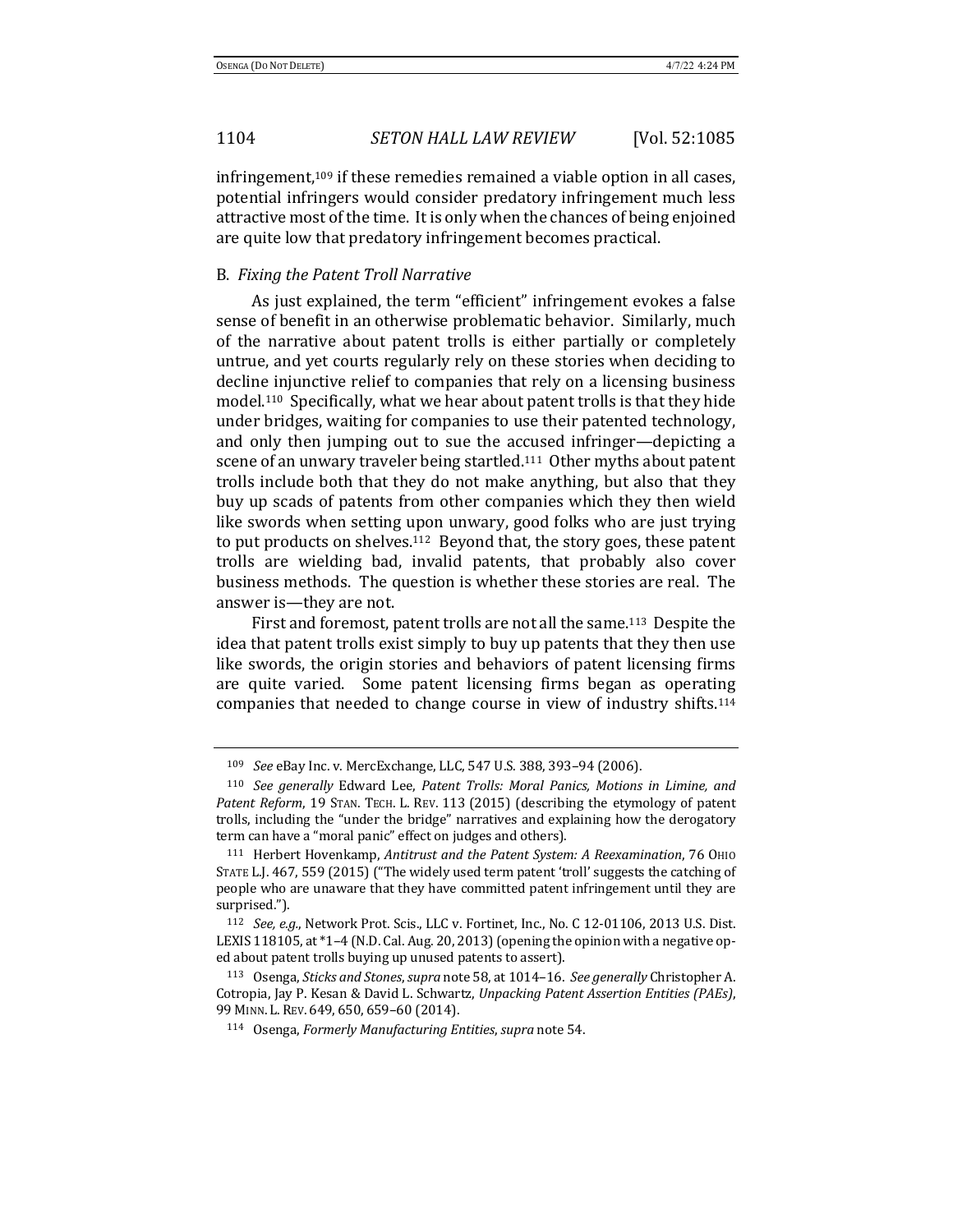Other patent licensing firms are failed startups.<sup>115</sup> Still other patent licensing firms operate as research and development shops.<sup>116</sup> And yes, some patent licensing firms do exist purely to bring nuisance litigation actions based on questionable patents. But lumping all patent trolls together and deciding, categorically, that these patent owners are ineligible for injunctive relief fails to recognize the complexity of the patent licensing ecosystem. While Justice Kennedy, in his eBay concurrence, made allowances for special types of patent trolls, like university researchers or self-made inventors, $117$  and extraordinary patent trolls, like CSIRO, have been able to obtain injunctive relief, the vast majority of patent trolls have been denied injunctions simply because they license their patents, without any attention being paid to the specific issues they may face in their circumstances. Treating all patent trolls as a monolith and reflexively denying injunctive relief is precisely the opposite of what the *eBay* case purported to do.

Second, most patent trolls do not stealthily attack unsuspecting companies. While there are certainly tales that support the stereotypical patent troll, the reality is that many infringement cases where an injunction was denied begin with the story of failed negotiations between the parties.<sup>118</sup> The infringer was not caught unaware after sinking substantial resources into their product; rather, the infringer made a calculated decision to not agree to a license that the patent holder offered. In fact, many courts specifically use a patent holder's licensing programs in their *eBay* analysis to find no irreparable harm and that money damages are sufficient.<sup>119</sup> Even in the *eBay* case itself, the patent troll narrative falls apart. eBay was aware both of MercExchange's patents and that its technology was covered by these patents, and eBay and MercExchange attempted to reach a licensing

<sup>&</sup>lt;sup>115</sup> Cotropia et al., *supra* note 113, at 669-71.

<sup>116</sup> *Id.* at 670.

 $117$  eBay Inc. v. MercExchange, LLC, 547 U.S. 388, 396 (2006) (Kennedy, J., concurring).

<sup>&</sup>lt;sup>118</sup> Sannu K. Shrestha, Note, *Trolls or Market-Makers? An Empirical Analysis of Nonpracticing Entities*, 110 COLUM. L. REV. 114, 119–31 (2010) (providing an overview of relevant literature and competing arguments).

<sup>&</sup>lt;sup>119</sup> *See, e.g.*, BASF Plant Sci., LP, v. CSIRO, No. 2:17-CV-503-HCM, 2019 U.S. Dist. LEXIS 228305, at  $*52-54$  (E.D. Va. Dec. 20, 2019) (denying injunctive relief due to failure to meet the *eBay* factors because "[t]he fact that Proponents are willing to share with technology with Opponents counsels against injunction"); Ricoh Co. v. Quanta Comput., 2010 U.S. Dist. LEXIS 38220, at  $*5$  (W.D. Wis. Apr. 19, 2010) (denying injunctive relief in part because of Ricoh's extensive licensing of its patents to multiple competitors in Quanta's industry).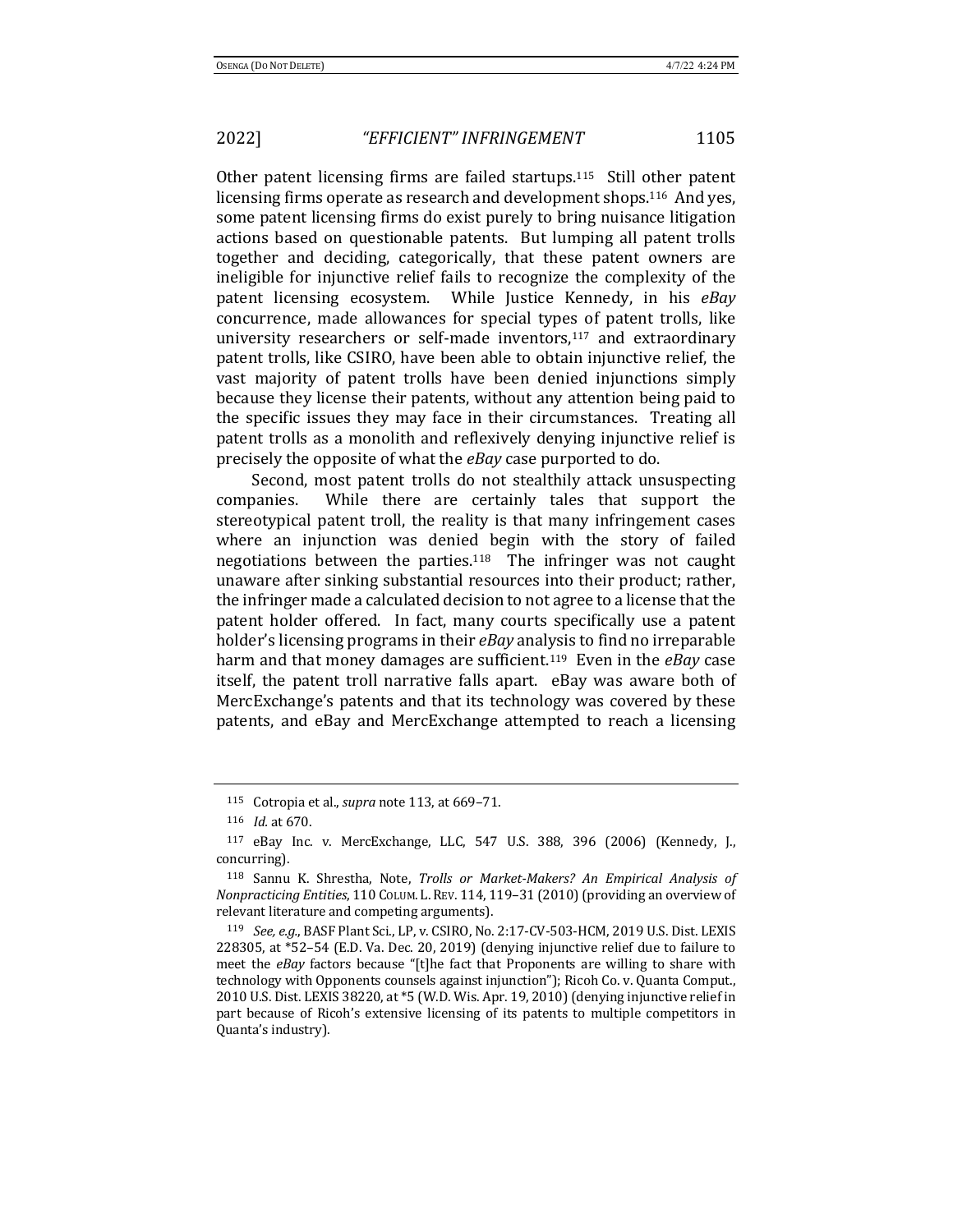agreement, with MercExchange only filing its lawsuit when those negotiations failed.120

Finally, proponents of "efficient" infringement use "bad" patents (and particularly business method patents) as a justification for denying injunctions to patent trolls.<sup>121</sup> There is a lot to unpack in this particular justification. First, the decision whether to grant injunctive relief does not begin until a patent has been adjudged not invalid and infringed, at which point it certainly is not a bad (meaning invalid) patent.<sup>122</sup> Second, making a decision to infringe first and pick up the pieces later because of a belief that a patent could be invalid denies the existence of the various post-grant proceedings at the Patent Office that allow for easier and cheaper invalidation of issued patents. Third, the link between patent trolls, "bad" patents, and business method patents is tenuous at best.<sup>123</sup> Professor Michael Risch has extensively studied the behavior of patent trolls and found that patents asserted by the most prevalent patent trolls were related to a variety of technologies, including communications and computers, mechanical arts, and even a few chemical patents.<sup>124</sup> Only approximately 10 percent of patents that patent trolls asserted in Risch's study listed Class 705 (commonly associated with business methods) as one of their technology classes.<sup>125</sup> Even under a broader classification of "high tech" patents that Professor Colleen Chien proposed, only 40 percent of the patents in Risch's study qualify.<sup>126</sup> Moreover, Risch's study found that "traditional patent quality measures imply at the very least" that patents asserted by patent trolls are no different than those patents litigated by others, which may demonstrate that patent trolls are not asserting "bad" patents more often than any other plaintiffs.<sup>127</sup>

Correcting these misconceptions about patent trolls would go a long way towards returning their ability to obtain injunctive relief for patent infringement. Additionally, thoughtful and rigorous application

<sup>120</sup> *eBay*, 547 U.S. at 392; Brief for Respondent at 1–3, *eBay*, 547 U.S. at 392 (2006) (No. 5-130).

<sup>121</sup> Michael Risch, Patent Troll Myths, 42 SETON HALL L. REV. 457, 460-61 (2012).

<sup>&</sup>lt;sup>122</sup> Richard Stroup et al., *Patent Holder's Equitable Remedies in Patent Infringement* Actions Before Federal Courts and the International Trade Commission, 99 J. PAT. & TRADEMARK OFF. Soc'y 530, 533 (2017) ("If the patent holder prevails at trial [by showing the patent not invalid and infringed], the courts can issue a permanent injunction  $\dots$ .").

<sup>123</sup> Risch, *supra* note 121, at 475.

<sup>124</sup> *Id.* at 475.

<sup>125</sup> *Id.* at 476-77.

<sup>126</sup> *Id.* at 477.

<sup>&</sup>lt;sup>127</sup> *Id.* at 478, 481–83. Risch found these patents faired similar to other patents in litigation as well. *Id.* at 481-82.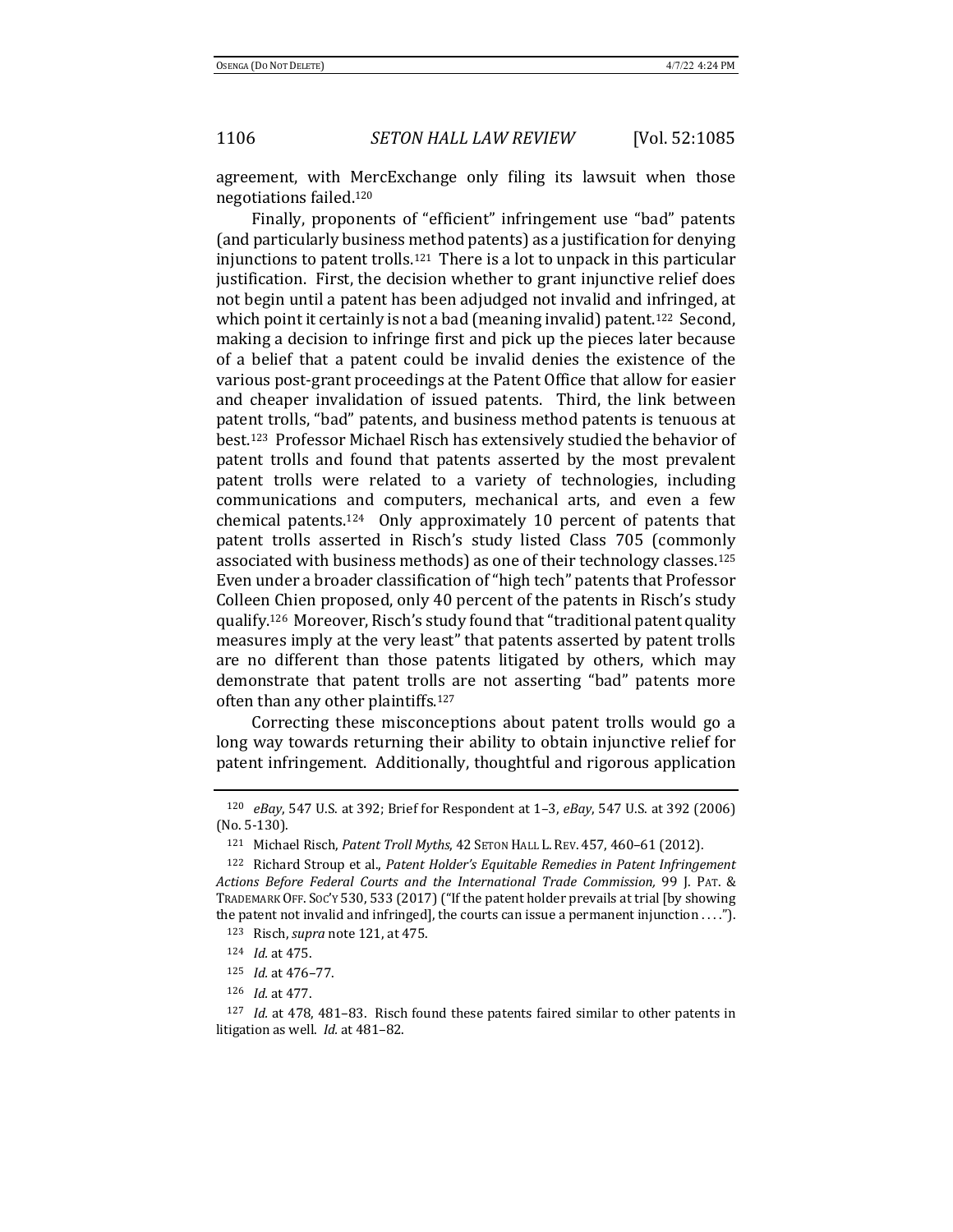of the *eBay* factors in each case where the plaintiff is a patent licensing firm should be required—that is, a court should truly examine each of the factors under the facts of the specific case, rather than relying on the presumption that patent licensing firms will always be made whole by money damages. Effects of permitted predatory infringement on a patent licensing firm's ability to negotiate with others and opportunity costs incurred while pursuing predatory infringers should be given greater weight in these determinations. And, of course, the value of a strong, reliable patent system to the public's interest should not be easily overlooked.

### C. *Correcting the SEP Owner Story*

Just as with patent trolls, the story we often hear about SEP owners is not entirely true—and yet it is used regularly to justify denying injunctive relief for infringement of SEPs. Specifically, we hear that SEP owners use their patents to seek wildly exorbitant licensing terms from companies who want to make standards-compliant products and that the SEP owners are wholly unreasonable when it comes to negotiations about these licenses. Although these two issues are often conflated as the concept of patent holdup, it is worth considering not just holdup but also the behaviors surrounding negotiation in these cases. It turns out that nothing we are being told is exactly what it seems.

Patent holdup is a topic receiving much coverage in the scholarly literature of late.<sup>128</sup> A not-insignificant portion of this research questions whether patent holdup is an actual problem or just a theoretical concern (or worse).<sup>129</sup> Although, or perhaps because, the data on this issue are mixed, courts simply accepting patent holdup as a reason to deny injunctive relief—without examination—is a serious concern. An interesting example of this is the case of *Hynix* Semiconductor Inc. v. Rambus.<sup>130</sup> After setting forth the eBay factors, the judge inserted a section in the opinion entitled "Injunctions should not encourage holdup." $131$  Within this section, the judge discussed how patent holdup and injunctive relief can have a disproportionate cost on

 $128$  A quick search of the LEXIS database for law reviews and journals indicates over 700 articles that mention "patent holdup" since Jan. 1, 2010 and almost 150 articles that discuss it in significant detail in the same time frame.

<sup>129</sup> *See generally* Sidak, *supra* note 99; Osenga, *Ignorance over Innovation*, *supra* note 84, at 175; Epstein & Noroozi, *supra* note 102 at 1384; Jonathan M. Barnett, *Has the Academy Led Patent Law Astray?*, 32 BERKELEY TECH. L.J. 1313, 1324–25 (2017); Bowman Heiden & Nicolas Petit, Patent "Trespass" and the Royalty Gap: Exploring the Nature and *Impact of Patent Holdout*, 34 SANTA CLARA HIGH TECH. L.J. 179, 181 (2017).

<sup>&</sup>lt;sup>130</sup> Hynix Semiconductor Inc. v. Rambus Inc., 609 F. Supp. 2d 951 (N.D. Cal. 2009).

<sup>131</sup> *Id.* at 966-68.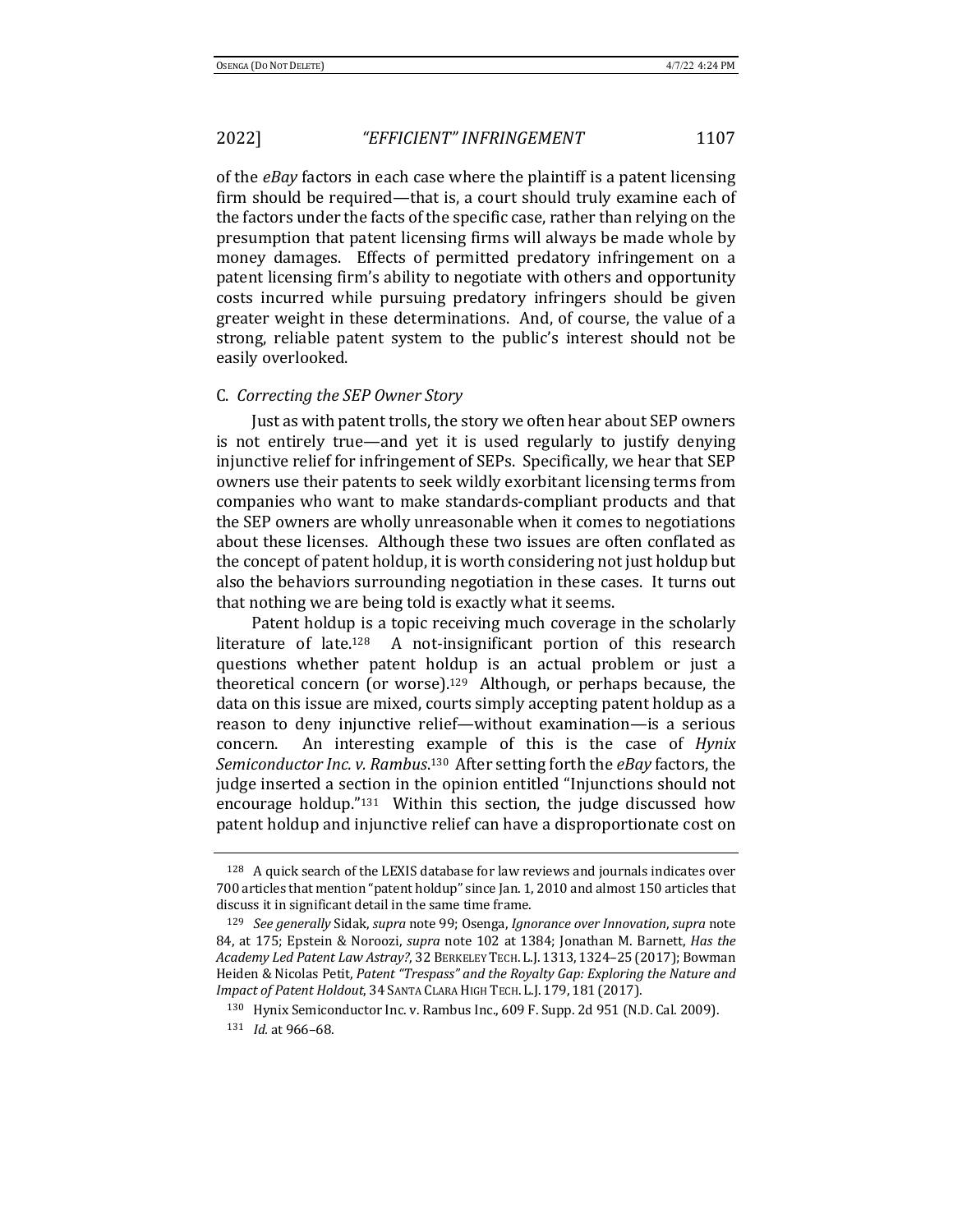the infringer.<sup>132</sup> Without referring to this section, the judge then applied the remaining *eBay* factors and denied the patent owner injunctive relief.<sup>133</sup> This omission of any discussion of holdup is relevant because without even determining whether holdup exists (in this case or in general), the judge made a decision on the requested injunction in the literal shadow of patent holdup. More recently, the Federal Circuit has indicated that for a jury to be instructed about patent holdup, there should be some evidence of it in the record.<sup>134</sup> This requirement to provide evidence of holdup, however, does not keep patent holdup from being present in a judge's mind when deciding whether to issue an injunction against a patent infringer.

Just as the evidence that patent holdup exists is, at best, mixed, there is also little evidence that SEP owners are behaving in a generally predatory fashion. Professor Jonathan Barnett has nicely gathered and synthesized a large amount of the empirical research into allegedly excessive licensing rates for SEPs, as well as indirect evidence that would support the claim that these rates are unreasonable and found that the evidence is simply not there.<sup>135</sup> The SEP owner is, most often, seeking to obtain adequate and fair remuneration for the use of its patented technology, while the company that wishes to use the technology would prefer to pay less, rather than more. This practice does not make the SEP owner a predator, but rather a normal business owner; if the infringer would like to pay less, that is also prudent. But, in the case of "efficient" infringement, the infringer would like to pay nothing; this is where the real predatory behavior is occurring.

There are also two sides to the story that SEP owners refuse to negotiate fairly with companies who wish to use their patents. The existence of unwilling licensees, some of whom become predatory infringers, receives less attention. As noted above, SEP owners often agree to FRAND commitments as part of the standards development process; they promise to offer a license to their patents that are implicated in a technology standard on fair, reasonable, and nondiscriminatory terms.<sup>136</sup> On the other hand, companies who wish to practice the standard have made no such promise. Not only have they not agreed to accept FRAND terms, but they are not even held to a standard of negotiating in good faith.<sup>137</sup> While the United States has

<sup>137</sup> *See* Epstein & Noroozi, *supra* note 102, at 1416-18.

<sup>132</sup> *Id.* at 967-68

<sup>133</sup> *Id.* at 986.

<sup>134</sup> Ericsson, Inc. v. D-Link Sys., Inc. 773 F.3d 1201, 1234 (Fed. Cir. 2014).

<sup>135</sup> Barnett, *supra* note 129, at 1352-59.

<sup>136</sup> *See supra* note 85.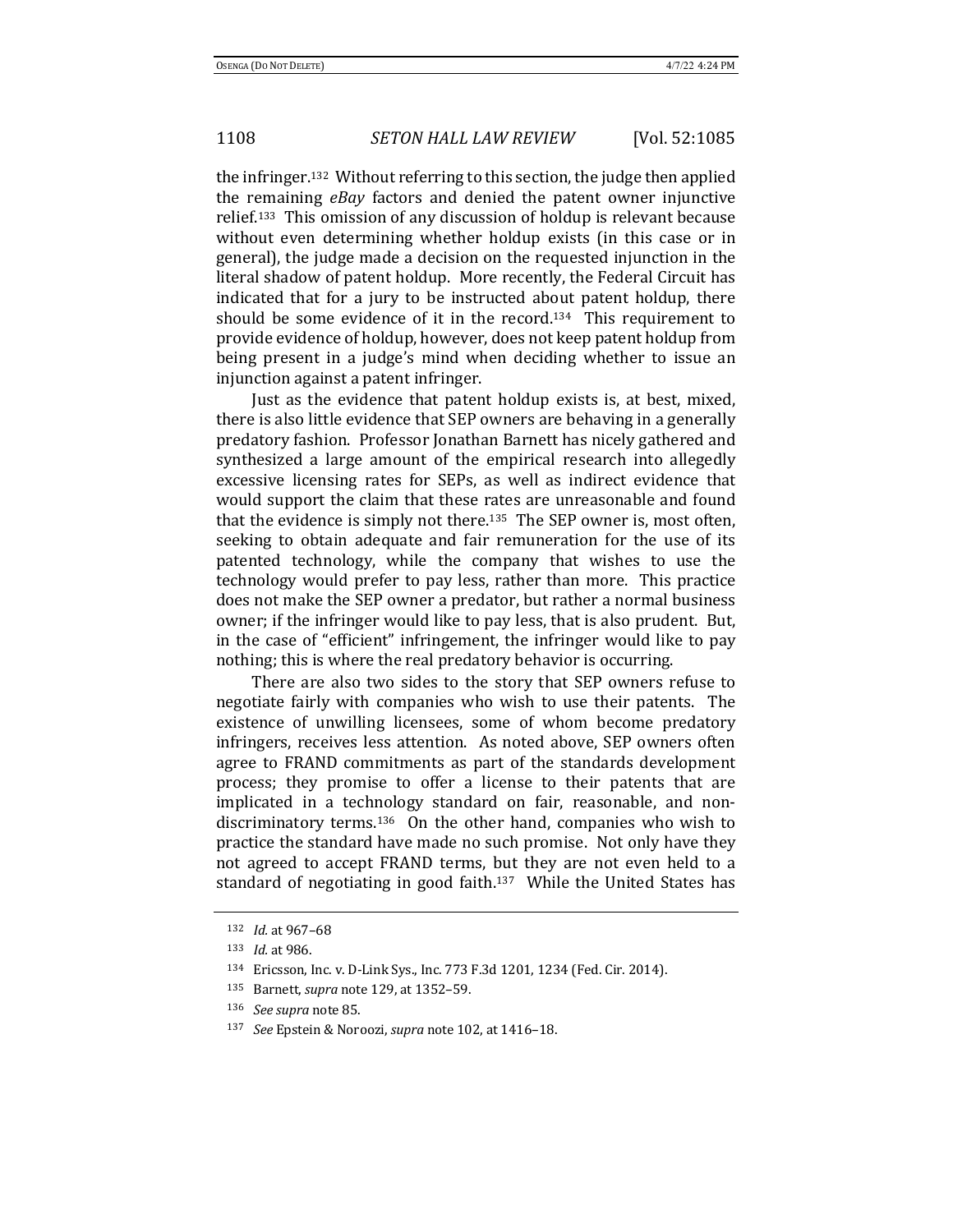taken a step backwards from considering the behavior of the infringer when deciding whether to issue injunctions for SEP infringement, other judicial systems have proactively imposed a "willing licensee" requirement on would-be predatory infringers and have restored injunctive relief if the licensee has not upheld its end of the bargain.<sup>138</sup>

It is important to recognize that, in the world of SEPs, there is the possibility for unreasonable behavior on both sides. As such, denyingor worse, prohibiting the seeking of—injunctive relief does not ameliorate the problem one side causes, but instead exacerbates bad behavior by encouraging it on the other side. Just like with patent trolls, if courts would instead carefully apply the *eBay* factors based on evidence from the specific case, the problem of predatory infringement would decrease. Of course, given the FRAND commitment made by SEP owners, perhaps the issuance of injunctions for infringement of SEPs would be rare. If, however, the particular circumstances of the case were scrutinized before making that determination, it would put an equal burden on potential infringers to engage in good faith negotiations with SEP owners, which is how it should be.

#### **V. CONCLUSION**

Returning to the story that opened this Article, we would not dream of letting the grocery store pave over my lot without permission, simply because I was not using that portion of my land or because I had a pattern of letting other groups or businesses use that portion of my land. We would not let the grocery store use my lot, free of charge, because I indicated to the developer that I was open to negotiating an acceptable price for their use, but the grocery store and I had yet to arrive at an agreed upon price. The indignation that we feel when the story involves our personal property, our home, should still be present when the story is changed to involve a patent instead. Giving the bad behavior a name that, in its very self, claims the benefit of "efficiency" does not make it any less offensive. Knowing that its "efficiency" is based on a set of potentially untrue narratives further delegitimizes it.

We need to be more judicious in choosing to believe the stories we are being told to justify short-circuiting the *eBay* factors. We should demand evidence to support these narratives of the patent troll and the opportunistic SEP owner. After all, if these stories have always been true, they should be easy to prove. We should make the "efficient" infringer demonstrate the net gain in social welfare in a particular case

<sup>138</sup> Unwired Planet Int'l Ltd. v. Huawei Techs. Co., [2020] UKSC 37, [61], (appeal taken from Eng.), aff'g  $[2018]$  EWCA  $(Civ)$  2344  $(Eng)$ ; Case C-170/13, Huawei Techs. Co. v. ZTE Corp., ECLI:EU:C:2015:477, ¶ 71 (July 16, 2015).